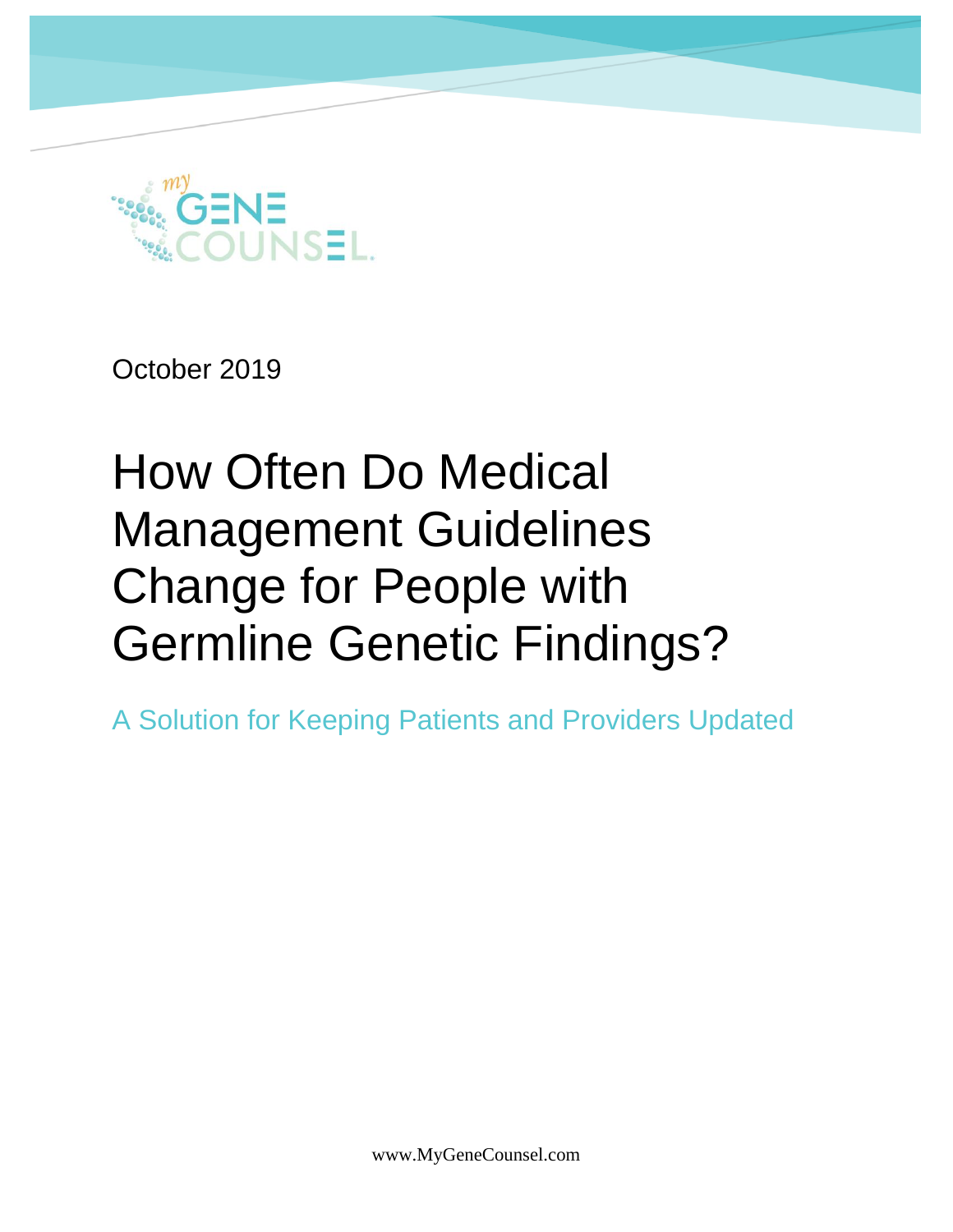### THE EVOLUTION OF GENETIC TESTING

Since the completion of the mapping of the human genome in 2003, there has been exponential growth in clinical genetic testing. Genetic testing was once more limited and much more focused. Testing for single syndromes, ranging from Huntington disease to breast and ovarian cancer susceptibility, was customary. This evolved into widespread use of multigene panels that test many genes simultaneously for a common indication, such as hereditary cancer or cardiac disease. Early panels analyzed from 10 to 25 genes, while newer multigene panels can include analysis of hundreds of genes. Whole-exome and whole-genome tests, analyzing the coding regions or complete genomes of individuals, respectively, are becoming more common, even as first tier tests<sup>1</sup>.

In a 2018 study that described the clinical genetic testing landscape, it was estimated that there were 75,000 genetic tests on the market, with up to 10 new tests introduced daily<sup>2</sup>. Of these tests,  $14$ percent were multigene panels, whole-exome, or whole-genome tests.

To add to the complexity, direct-to-consumer ("DTC") genetic testing has exploded. More than 26 million people have already undergone DNA testing by submitting their saliva samples via at-home spit kits to gain insight into things like ancestry, fitness and lifestyle traits, and health information<sup>3</sup>. Some of these consumers submit their raw genetic data to third-party providers for interpretation.

### **75,000+**

Genetic tests on the market

#### **10**

New genetic tests introduced each day

**26,000,000** People have had consumer DNA testing

**5,000** Certified genetic counselors

Health systems, employers, wellness programs, and even government-sponsored initiatives now offer genetic testing opportunities aimed at healthy populations who are curious about their disease risks or interested in preventive medicine4,5. All these approaches generate complex genetic information – at a time when there are fewer than 5,000 certified clinical genetic counselors to help health care providers and patients/consumers make sense of genomic data<sup>6</sup>. Genetic counselors stay up to date on the latest genetic tests, information on disease risks, and medical management guidelines. For those patients fortunate enough to speak to a certified genetic counselor, most do so only once or twice, and then never again.

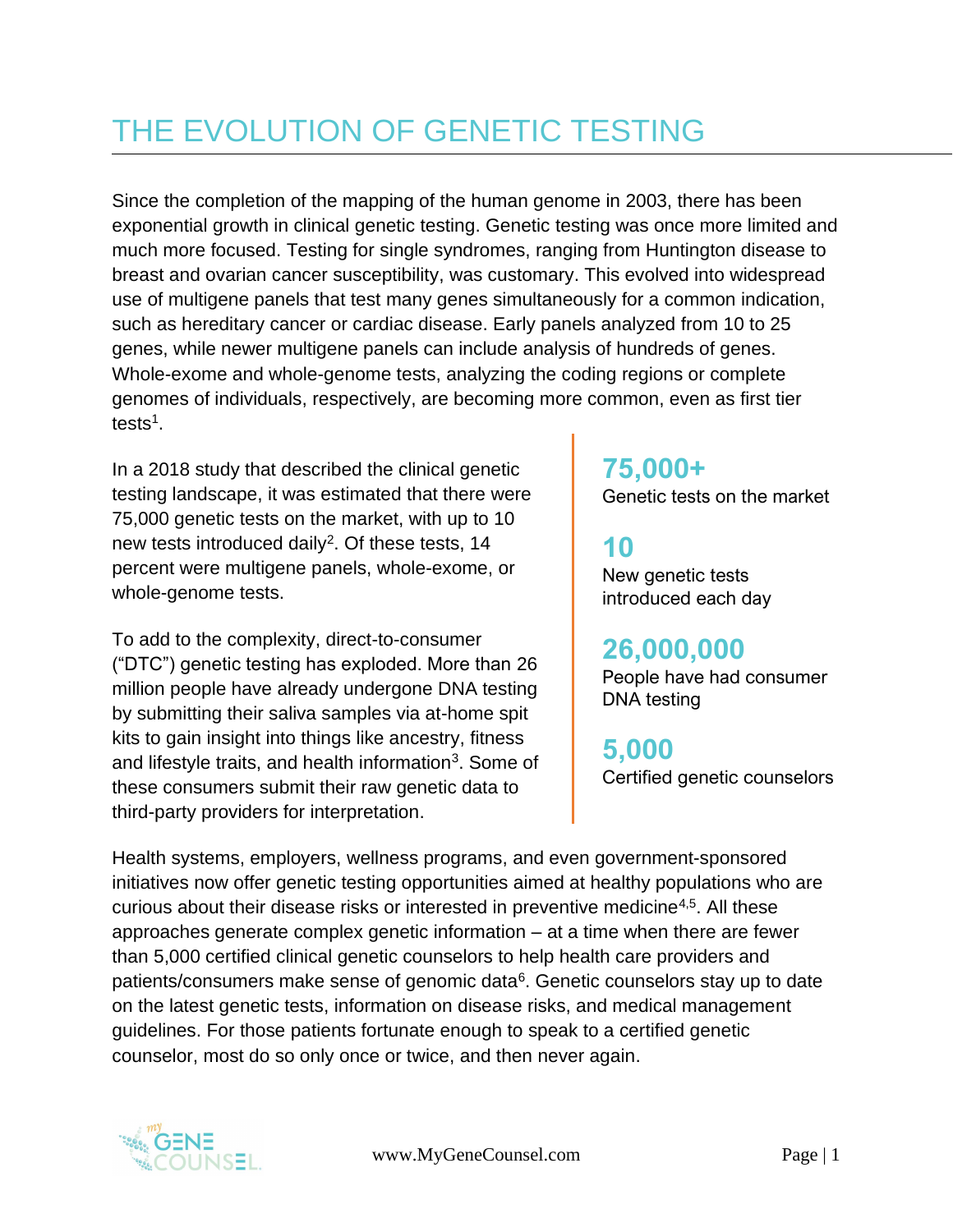### HARNESSING THE POTENTIAL OF GENOMIC MEDICINE: WE HAVE A PROBLEM

Genetic testing is the cornerstone of precision medicine. A patient can have the most thorough and accurate genetic testing available, but if it is not interpreted correctly, that testing is meaningless – or worse, can be harmful<sup>7</sup>. For that reason, it is critical that genetic test results are interpreted correctly and that genetic counseling resources are available that can help people, and their clinicians, incorporate critical insights about genetic risk for disease into their medical management.

These plans are often informed by national or expert guidelines. For instance, the National Comprehensive Cancer Network ("NCCN") releases and updates guidelines related to hereditary susceptibility to breast, ovarian, colorectal, and other cancers<sup>8</sup>. Multidisciplinary panels of experts, including oncologists and genetics specialists, regularly review new data, determine whether and how genetic testing and management guidelines should be updated based on those data, and then publish periodic updates accordingly.

#### GENETIC TESTING IS THE CORNERSTONE OF PRECISION MEDICINE.

For example, Lynch syndrome is a condition caused by a pathogenic variant in one of five genes and is mainly associated with colorectal, other gastrointestinal, uterine, and ovarian cancers. As additional data on gene-specific Lynch syndrome cancer risks have emerged, the NCCN management guidelines have

become more gene-specific versus suggesting that all people with Lynch syndrome be managed virtually the same way. Preventive ovary removal was once recommended for all women with Lynch syndrome. Now, the NCCN suggests that the associated Lynch syndrome gene should play a bigger role in the discussion of whether a woman has this surgery.

However, the NCCN does not issue guidelines related to all genes associated with inherited cancer risk. For other genes, expert opinion and medical literature must be used to develop and update medical management plans. For genes associated with non-cancer health conditions, other guidelines, expert opinions, and medical literature must be used.

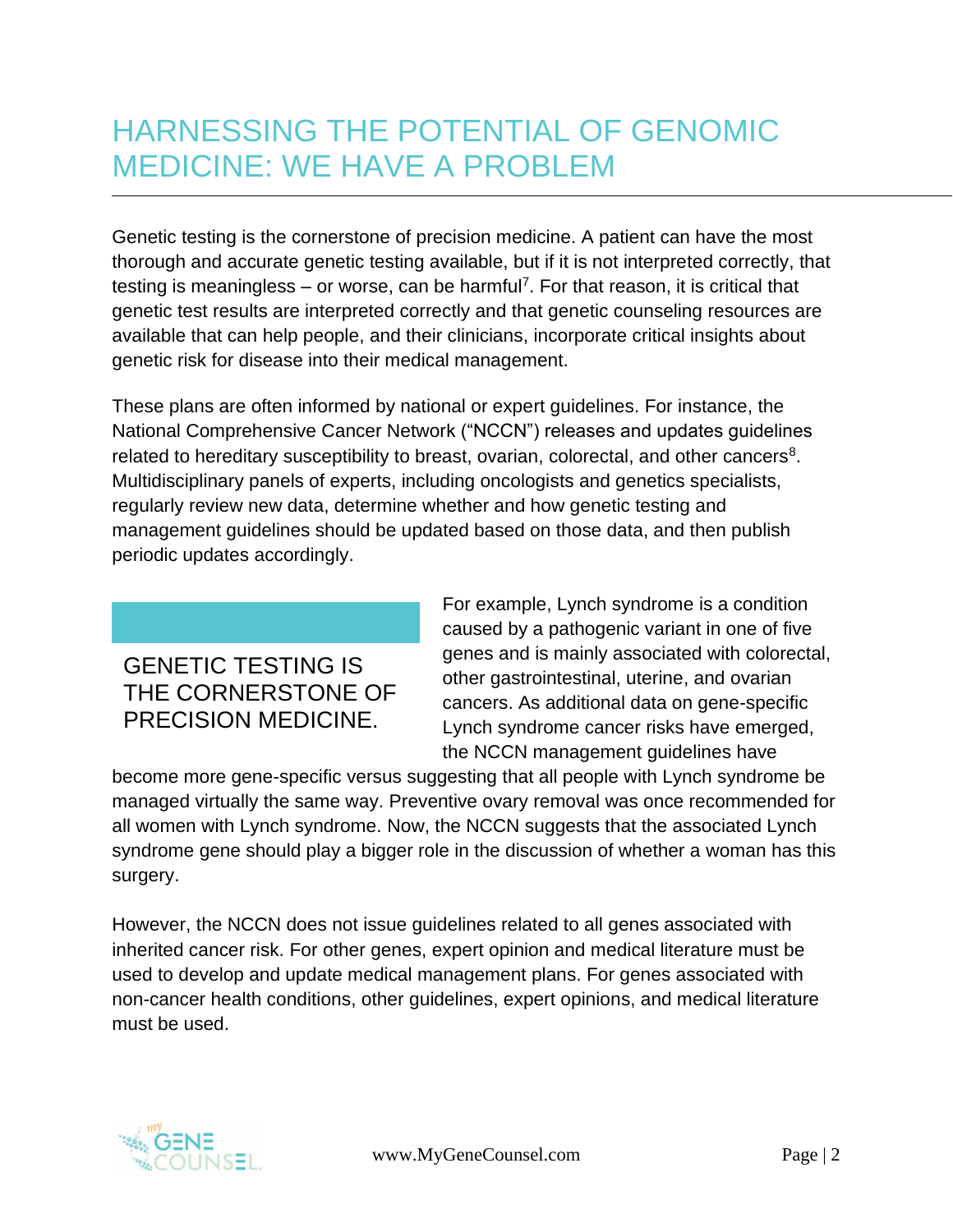This practice is both helpful and challenging for today's health care providers and consumers. It means that in order to fully harness the potential of genomic medicine, it is not enough to make one management plan after a genetic diagnosis is reached, and then never again.

As science progresses and new data emerge, the understanding of genetic testing findings evolves. Changes to medical management as guidelines are updated could have a profound impact on the health and medical care of patients.

> The personalized genetic management plan must be revisited as new information related to disease risk and management arises.

For the average provider with 20 minutes per patient encounter, this is insurmountable.

The ACMG recommends re-contacting patients when the meaning of their genetic findings is reinterpreted, and it is possible that the trend toward re-contacting will extend into medical management revisions in the future<sup>9</sup>.

The personalized genetic management plan must be revisited as new information related to disease risk and management arises. For the average provider with 20 minutes per patient encounter, this is insurmountable<sup>10</sup>.

The problem is further magnified at a health care system level, where one high-risk patient may have as many as 5 to 10 clinicians who need accurate, in-depth information.

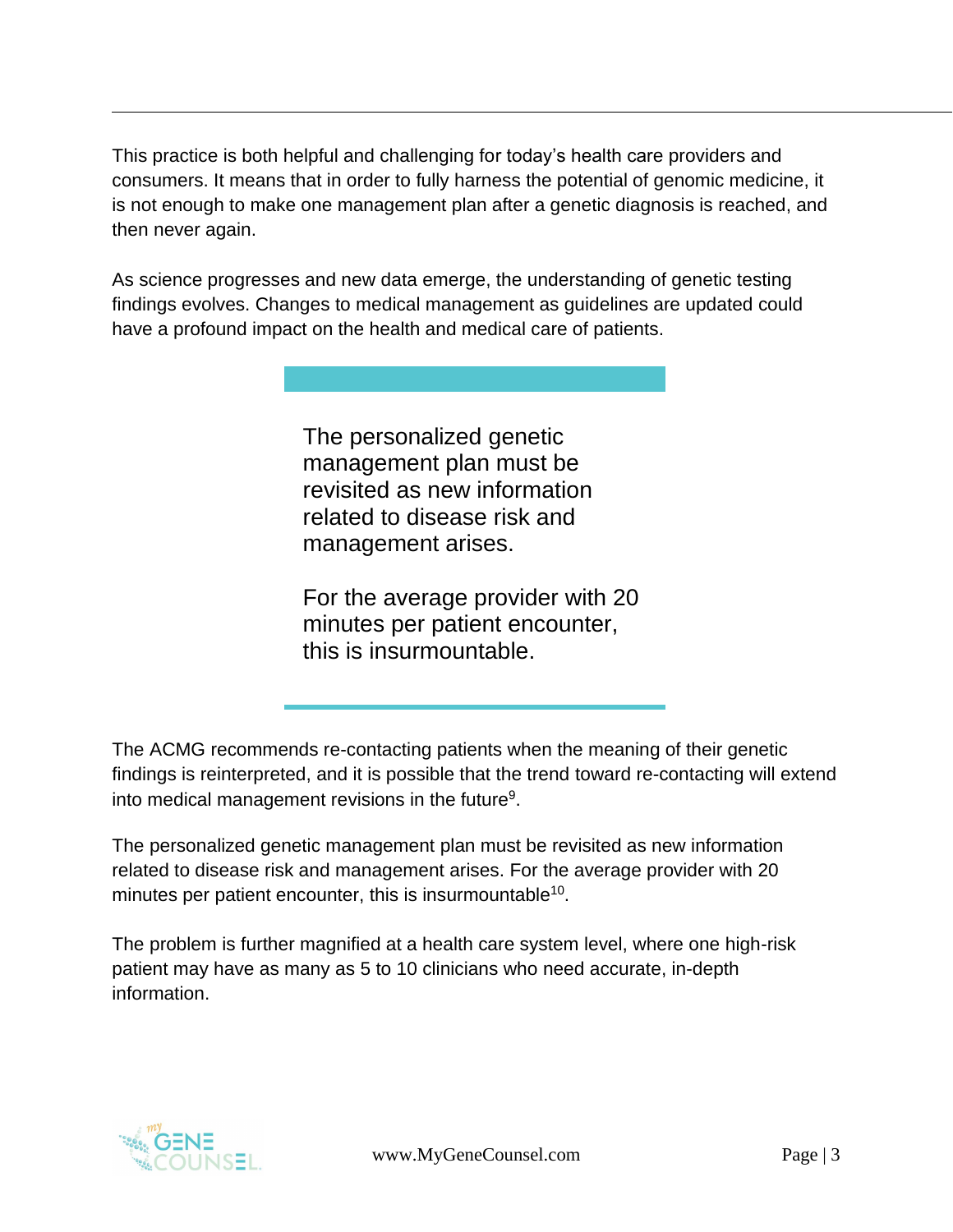### MEASURING THE SCOPE OF THE PROBLEM

My Gene Counsel assessed how frequently medical management guidelines for genetic diseases are updated, using the ACMG SFv2.0 gene list as a proxy for medically actionable genetic conditions. The ACMG SFv2.0 is a list of 59 genes curated by the American College of Medical Genetics and Genomics<sup>11</sup>. The list's initial purpose was to give guidance as to which incidental genetic findings should be considered for reporting in the setting of whole exome or genome sequencing, even if those genetic findings are not associated with the primary medical reason for testing. Pathogenic variants (i.e., harmful differences, mutations) in these 59 genes are associated with a high likelihood of disease, and there are established interventions to prevent or significantly reduce related morbidity and mortality. Most of these genes are associated with hereditary cancer and cardiovascular disease.

Our group reviewed management guideline changes for the ACMG SFv2.0 genes and documented revisions over a 5-year period that could result in changes to the medical plans for a patient with one of these established genetic diagnoses. Examples of medical management changes include but are not limited to consideration of a new medical screening or intervention, changing the age at which a screen or intervention is used, or changing the frequency with which an intervention is used. Overall, we found a total of 623 revisions<sup>12-91</sup>. This equates to an average of 10.6 revisions per gene over 5 years, or 2.1 revisions per gene per year.

|                    |                           | Guideline Updates Mar 2014-Mar 2019 |                         |
|--------------------|---------------------------|-------------------------------------|-------------------------|
| <b>Category</b>    | <b>Subcategory</b>        | <b>Total</b>                        | <b>Updates per Gene</b> |
| Cancer (25 genes)  |                           | 265                                 | 10.6                    |
| Cardiac (30 genes) | Cardiomyopathy (11 genes) | 142                                 | 12.9                    |
|                    | FH (3 genes)              | 39                                  | 13.0                    |
|                    | Aortic Disease (7 genes)  | 61                                  | 8.7                     |
|                    | Arrhythmia (4 genes)      | 31                                  | 7.8                     |
|                    | ARVC (5 genes)            | 60                                  | 12.0                    |
| Other (4 genes)    |                           | 25                                  | 6.3                     |
|                    |                           | 623                                 |                         |

#### Total Number of Management Updates for Disease Subcategories and Average Number of Updates per Gene for Each Subcategory

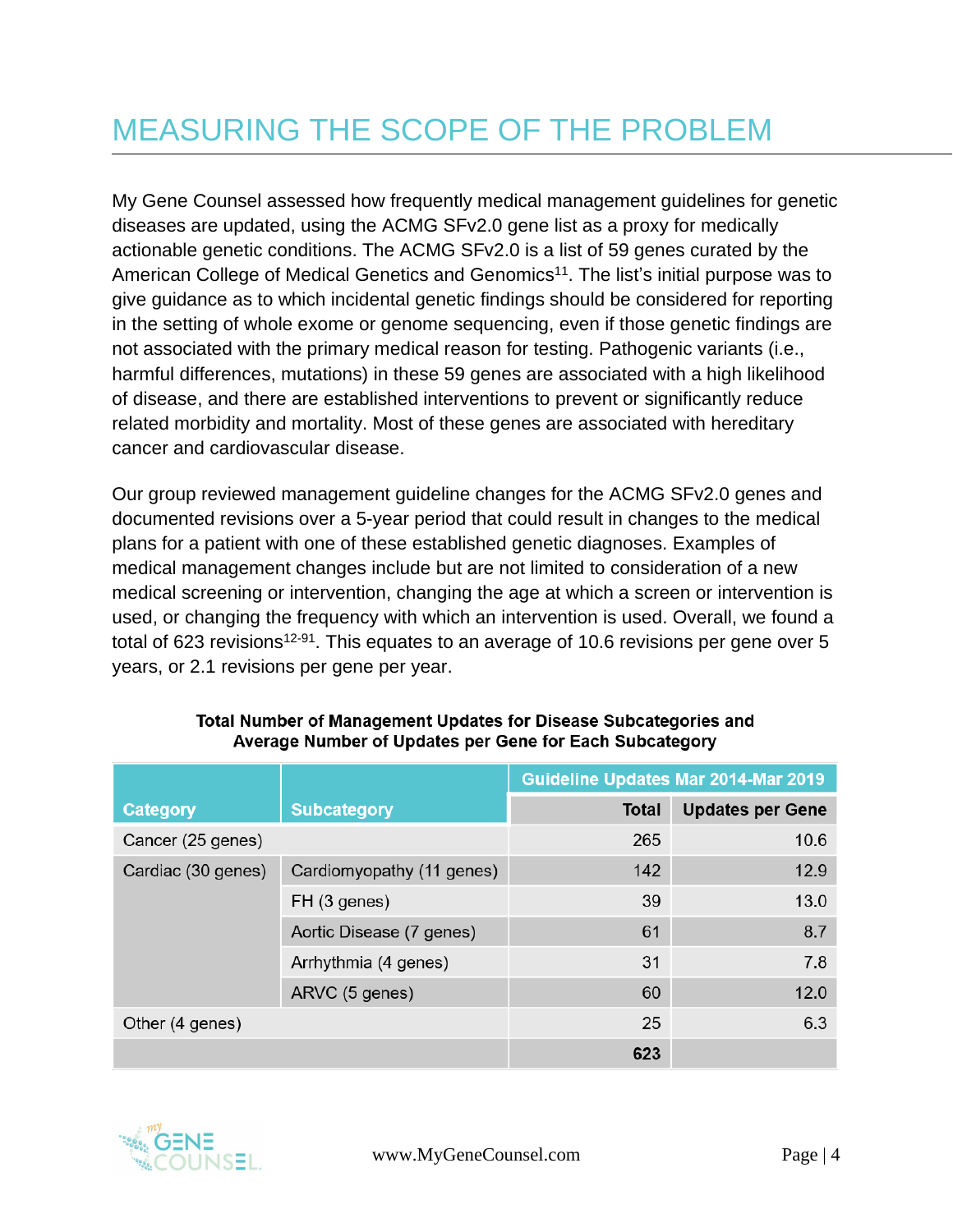There was an average of 10.6 changes in medical management over the past 5 years for genes associated with hereditary cancer, or 2.1 per year<sup>12-69</sup>. The greatest number of changes for a gene linked with cancer predisposition (26 changes in 5 years, or 5.2 per year) was noted for the *MSH6* gene – a gene associated with Lynch syndrome, a condition that causes increased risk of colorectal, uterine, and other cancers<sup>11-20</sup>.

There was an average of 11.1 changes in medical management over the past 5 years for genes associated with hereditary cardiac disease, or 2.2 per year<sup>70-118</sup>. The greatest number of changes for a gene linked with cardiac disease predisposition (18 changes in 5 years, or 3.6 per year) was noted for *GLA*, a gene linked with cardiomyopathy<sup>77-79</sup>.



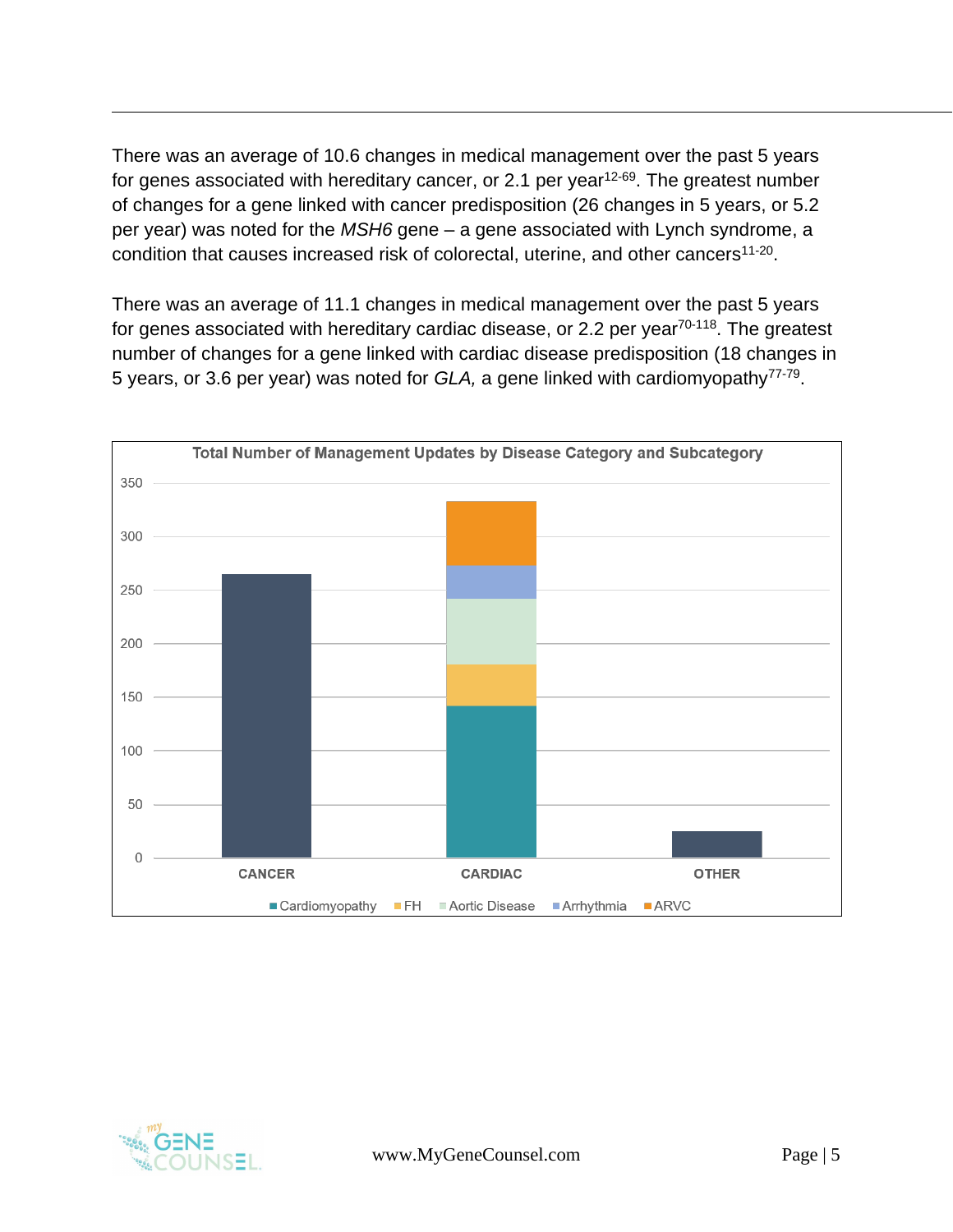For health care consumers to fully benefit from precision medicine, the newest data and guidelines must be used to inform medical management. If guidelines trend toward re-contacting patients related to medical management in a clinical setting in the future, many questions will remain.

For instance, who will re-contact these patients? It is unreasonable to expect the health care provider who ordered the test or primary care physicians to keep abreast of medical management changes and re-contact of these patients, potentially multiple times per year.

*Given the frequency of medical guideline revisions, technical solutions are essential in collating, tracking, and delivering updates related to guideline changes to entire health systems at scale in a timely and responsible manner.*

It is also unrealistic to expect that each provider will track and update each change and notify only the relevant patients the next time they are seen for a routine appointment. Some of these updates are critical enough to change medical management for that patient, perhaps before they are due for a routine visit, or may change recommendations for surveillance, chemoprevention, or even prophylactic surgery scheduled within that time period.

Given the frequency of medical guideline revisions, as well as the expanding volume of patients that need to be re-contacted, [technical solutions are essential](http://www.mygenecounsel.com/) in collating, tracking, and delivering updates related to guideline changes to entire health systems at scale in a timely and responsible manner. Forward-thinking health systems and insurers are looking for tools that will deliver these benefits to their provider and patient networks.

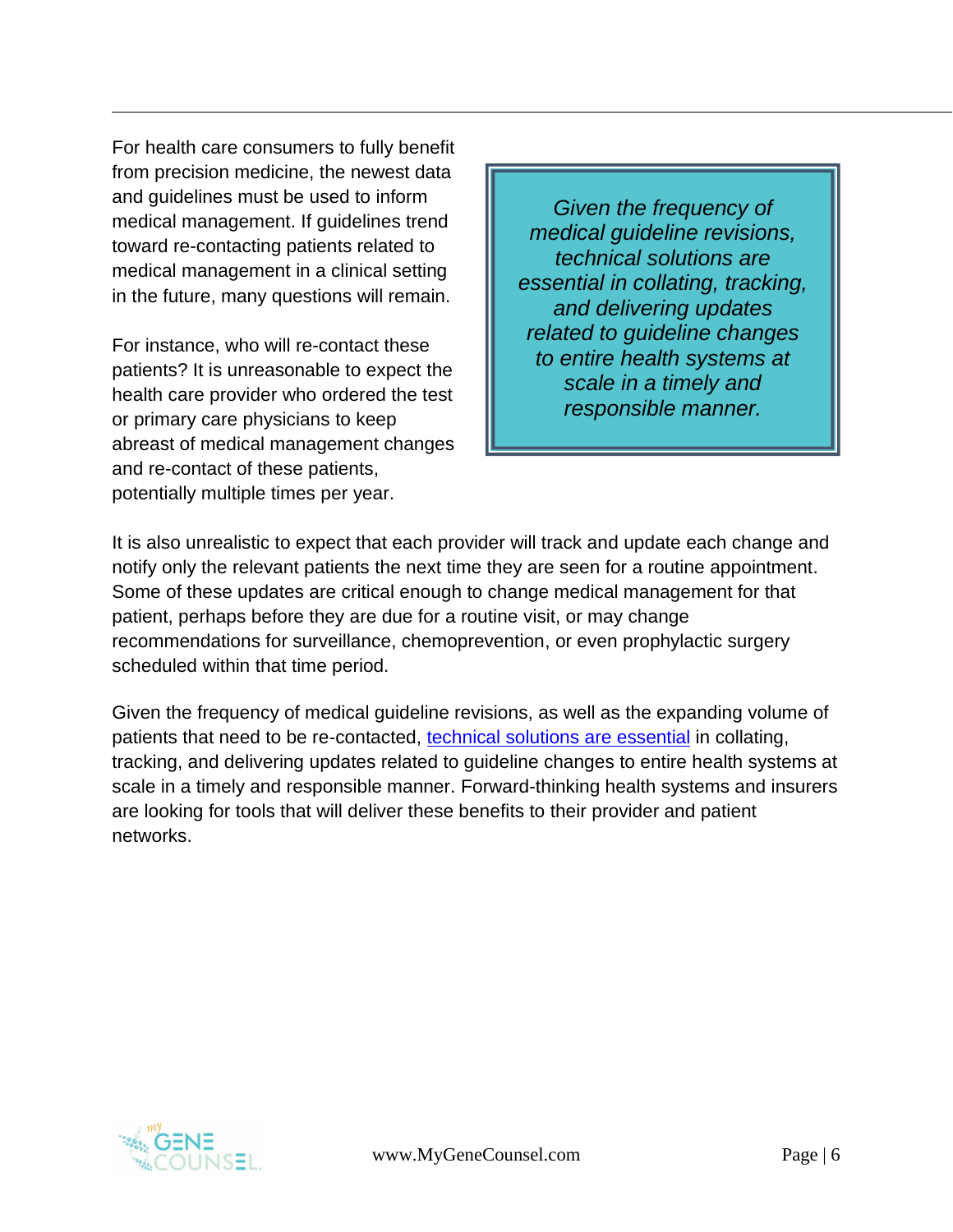## THE SOLUTION: MY GENE COUNSEL

My Gene Counsel is a digital health company that provides personalized, easy-tounderstand materials related to genetic test results via our Living Lab Reports®.

|                              |               | ← Your Living Laboratory Report                                                                                                                                                                                                                                                                                                                                                                                                                                                             | <b>Download Report</b>   |
|------------------------------|---------------|---------------------------------------------------------------------------------------------------------------------------------------------------------------------------------------------------------------------------------------------------------------------------------------------------------------------------------------------------------------------------------------------------------------------------------------------------------------------------------------------|--------------------------|
|                              |               | Positive (also called pathogenic variant or mutation) in LDLR and c.98765                                                                                                                                                                                                                                                                                                                                                                                                                   | Updated on: Jan 25, 2019 |
| Summary                      | $\mathcal{P}$ | What is a pathogenic variant or likely pathogenic variant?                                                                                                                                                                                                                                                                                                                                                                                                                                  | ⋗                        |
| Overview                     | $\rightarrow$ | What is the LDLR gene?                                                                                                                                                                                                                                                                                                                                                                                                                                                                      | $\mathbf{r}$             |
| <b>Medical Management</b>    | $\rightarrow$ | My test result revealed that I have a mutation in the LDLR gene. What does this mean?                                                                                                                                                                                                                                                                                                                                                                                                       | $\overline{ }$           |
| <b>Other Conditions</b>      | $\rightarrow$ |                                                                                                                                                                                                                                                                                                                                                                                                                                                                                             |                          |
| <b>Planning for Children</b> | $\rightarrow$ | What are the different types of cholesterol?                                                                                                                                                                                                                                                                                                                                                                                                                                                | $\checkmark$             |
| <b>Family Information</b>    | $\rightarrow$ | Cholesterol is a waxy, fat-like substance that is found in all cells of the body and is important for the proper<br>functioning of your cells. Your body uses cholesterol for many things, including making hormones, digesting food,                                                                                                                                                                                                                                                       |                          |
| Insurance                    | $\mathcal{P}$ | and helping your nerve cells communicate with one another. We receive the cholesterol we need from the food that<br>we eat. To allow the body to better absorb cholesterol from food, cholesterol molecules are coated in substances                                                                                                                                                                                                                                                        |                          |
| <b>Resources</b>             | $\rightarrow$ | known as lipoproteins. There are two main types of lipoproteins; high density and low density. When cholesterol is<br>coated, or covered, in a high density lipoprotein, it is known as HDL cholesterol. When cholesterol is coated in low<br>density lipoprotein, it is known as LDL cholesterol.                                                                                                                                                                                          |                          |
|                              |               | High density lipoprotein (HDL) cholesterol is believed to act as a "scavenger" that finds cholesterol in the blood and<br>brings it back to the liver to be recycled or eliminated from the body. Therefore, HDL cholesterol is known as "good<br>cholesterol" because the HDL cholesterol helps your body get rid of too much cholesterol. A high level of HDL<br>cholesterol is considered healthy and may protect against the development of cardiovascular disease and heart<br>attack. |                          |
|                              |               | Low density lipoprotein (LDL) cholesterol is known as "bad cholesterol" because it deposits cholesterol in blood<br>vessels, tendons, and skin. A high level of LDL cholesterol may lead to abnormal build-up of cholesterol in the blood<br>vessels and increase the risk for aggressive cardiovascular disease and heart attack.                                                                                                                                                          |                          |
|                              |               | A blood test to look at total cholesterol levels measures the amount of both HDL and LDL cholesterol.                                                                                                                                                                                                                                                                                                                                                                                       |                          |
|                              |               | Another substance that may come up during the discussion of cholesterol is triglycerides. Triglycerides are a                                                                                                                                                                                                                                                                                                                                                                               |                          |

The web-based solution takes users' test results and:

- Provides customized information that explains results in clear, simple language;
- Details disease risks and medical management options based on the results;
- Highlights information relevant to relatives; and
- Updates users and health care providers when new disease risk information and/or medical management guidelines may affect health decisions.

Living Lab Reports are available for patients and providers. They are written and continuously updated by a network of certified genetic counselors and other medical professionals who are experts in their areas and vetted by patient advocates. When new information arises, users are notified by text and/or email so that they always stay in-the-know.

My Gene Counsel meets the need for an automated, scalable solution to keep pace with the growing demand for up-to-date genomic information. Genetic testing can be lifesaving, but it must come with all the facts – which are changing all the time. Making informed medical decisions is paramount. My Gene Counsel's Living Lab Reports empower health systems to provide their consumers and providers with the most up-todate medical knowledge.

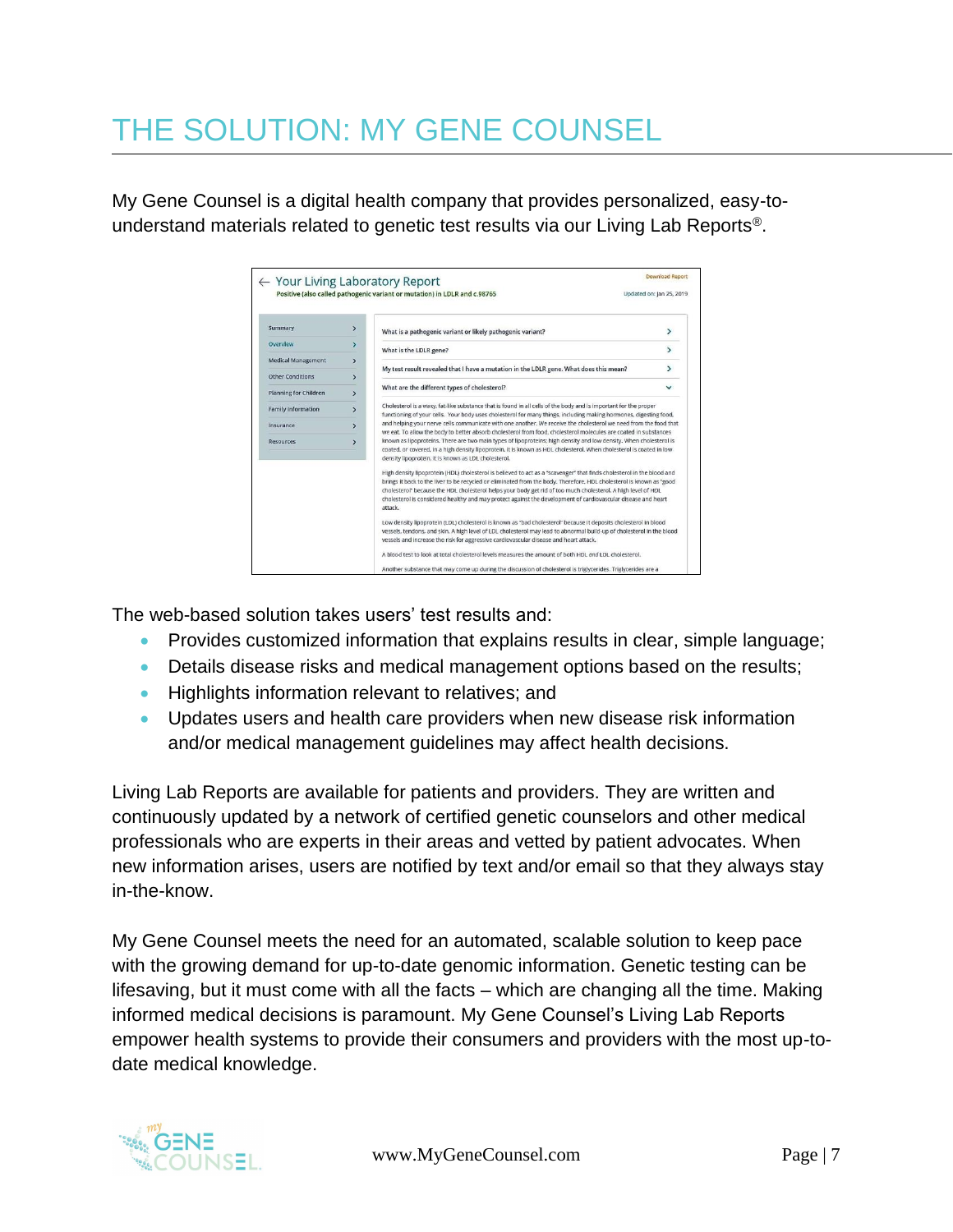### TOTAL NUMBER OF MANAGEMENT UPDATES BY GENE (MARCH 2014 – MARCH 2019)

| <b>GENE</b>      | <b>ASSOCIATED DISEASE(S)</b>                                    | <b>NO. OF UPDATES</b> |
|------------------|-----------------------------------------------------------------|-----------------------|
| <b>APC</b>       | Familial Adenomatous Polyps (FAP)/Attenuated FAP (AFAP)         | 15                    |
| <b>BRCA1</b>     | <b>BRCA-Related Cancer</b>                                      | 16                    |
| <b>BRCA2</b>     | <b>BRCA-Related Cancer</b>                                      | 17                    |
| <b>BMPR1A</b>    | Juvenile Polyposis Syndrome (JPS)                               | $\mathbf{2}$          |
| SMAD4            | Juvenile Polyposis Syndrome (JPS)                               | $\overline{2}$        |
| MLH1             | Lynch Syndrome/HNPCC                                            | 22                    |
| MSH <sub>2</sub> | Lynch Syndrome/HNPCC                                            | 22                    |
| <b>MSH6</b>      | Lynch Syndrome/HNPCC                                            | 26                    |
| <b>PMS2</b>      | Lynch Syndrome/HNPCC                                            | 24                    |
| <b>TP53</b>      | Li-Fraumeni Syndrome (LFS)                                      | 16                    |
| <b>MEN1</b>      | Multiple Endocrine Neoplasia, Type 1 (MEN1)                     | 18                    |
| RET              | Multiple Endocrine Neoplasia, Type 2 (MEN2)                     | 18                    |
| <b>MUTYH</b>     | MUTYH-Associated Polyposis (MAP)                                | 1                     |
| NF <sub>2</sub>  | Neurofibromatosis, Type 2 (NF2)                                 | 1                     |
| <b>SDHD</b>      | Hereditary Paraganglioma-Pheochromocytoma Syndrome<br>(PGL/PCC) | $\overline{7}$        |
| <b>SDHAF2</b>    | Hereditary Paraganglioma-Pheochromocytoma Syndrome<br>(PGL/PCC) | $\overline{7}$        |
| <b>SDHC</b>      | Hereditary Paraganglioma-Pheochromocytoma Syndrome<br>(PGL/PCC) | $\overline{7}$        |
| <b>SDHB</b>      | Hereditary Paraganglioma-Pheochromocytoma Syndrome<br>(PGL/PCC) | 6                     |
| STK11            | Peutz-Jeghers Syndrome (PJS)                                    | $\mathbf{3}$          |
| <b>PTEN</b>      | PTEN Hamartoma Tumor Syndrome (PHTS)                            | 10                    |
| RB1              | Retinoblastoma                                                  | $\overline{7}$        |

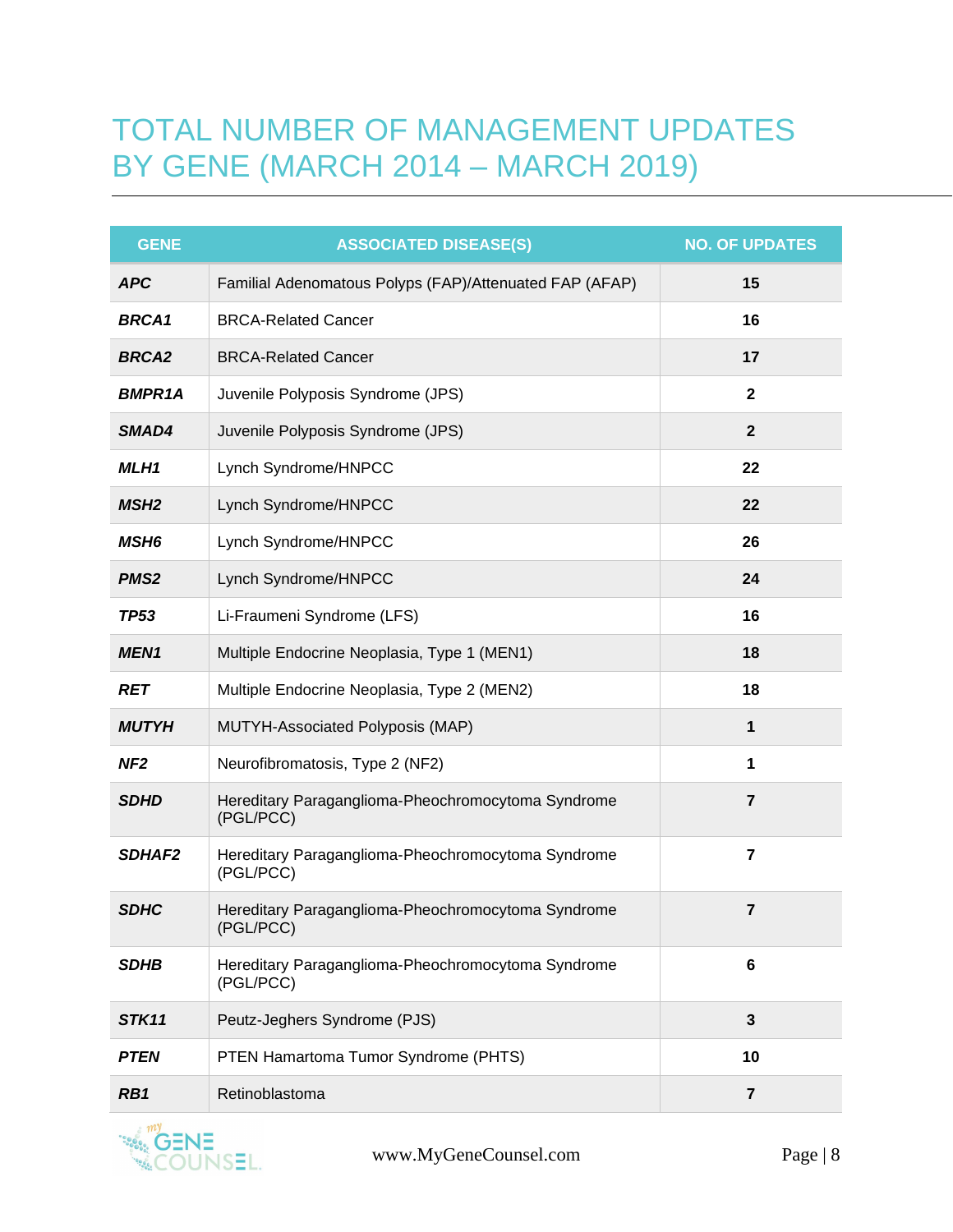| TSC1             | Tuberous Sclerosis Complex (TSC)                                                                         | $\overline{7}$   |
|------------------|----------------------------------------------------------------------------------------------------------|------------------|
| TSC <sub>2</sub> | Tuberous Sclerosis Complex (TSC)                                                                         | $\overline{7}$   |
| <b>VHL</b>       | Von Hippel-Lindau Syndrome (VHL)                                                                         | $\mathbf{2}$     |
| WT1              | Wilms Tumor                                                                                              | $\mathbf{2}$     |
| <b>LMNA</b>      | Laminopathy                                                                                              | 8                |
| <b>MYBPC3</b>    | Cardiomyopathy                                                                                           | 12               |
| <b>GLA</b>       | Fabry's Disease, Cardiomyopathy                                                                          | 18               |
| <b>MYH7</b>      | Cardiomyopathy                                                                                           | 12               |
| TPM1             | Cardiomyopathy                                                                                           | 12               |
| <b>PRKAG2</b>    | Wolff-Parkinson-White Syndrome, Cardiomyopathy                                                           | 14               |
| TNNI3            | Cardiomyopathy                                                                                           | 12               |
| MYL3             | Cardiomyopathy                                                                                           | 12               |
| MYL2             | Cardiomyopathy                                                                                           | 12               |
| ACTC1            | Cardiomyopathy                                                                                           | 15               |
| <b>TNNT2</b>     | Cardiomyopathy                                                                                           | 15               |
| <b>APOB</b>      | Familial Hypercholesterolemia (FH)                                                                       | 13               |
| <b>LDLR</b>      | Familial Hypercholesterolemia (FH)                                                                       | 13               |
| PCSK9            | Familial Hypercholesterolemia (FH), Homozygous FH                                                        | 13               |
| MYH11            | Familial Thoracic Aortic Aneurysms and Dissections (FTAAD)                                               | 8                |
| ACTA2            | Familial Thoracic Aortic Aneurysms and Dissections (FTAAD),<br>Smooth Muscle Dysfunction Syndrome (SMDS) | 9                |
| COL3A1           | Ehlers Danlos Syndrome (EDS, Vascular)                                                                   | 9                |
| TGFBR1           | <b>Hereditary Aneurysm Conditions</b>                                                                    | $\boldsymbol{9}$ |
| <b>TGFBR2</b>    | <b>Hereditary Aneurysm Conditions</b>                                                                    | 9                |
| SMAD3            | <b>Hereditary Aneurysm Conditions</b>                                                                    | $\boldsymbol{9}$ |
| <b>FBN1</b>      | Marfan Syndrome                                                                                          | 8                |
| RYR <sub>2</sub> | Catecholaminergic Polymorphic Ventricular Tachycardia<br>(CPVT)                                          | $\overline{7}$   |

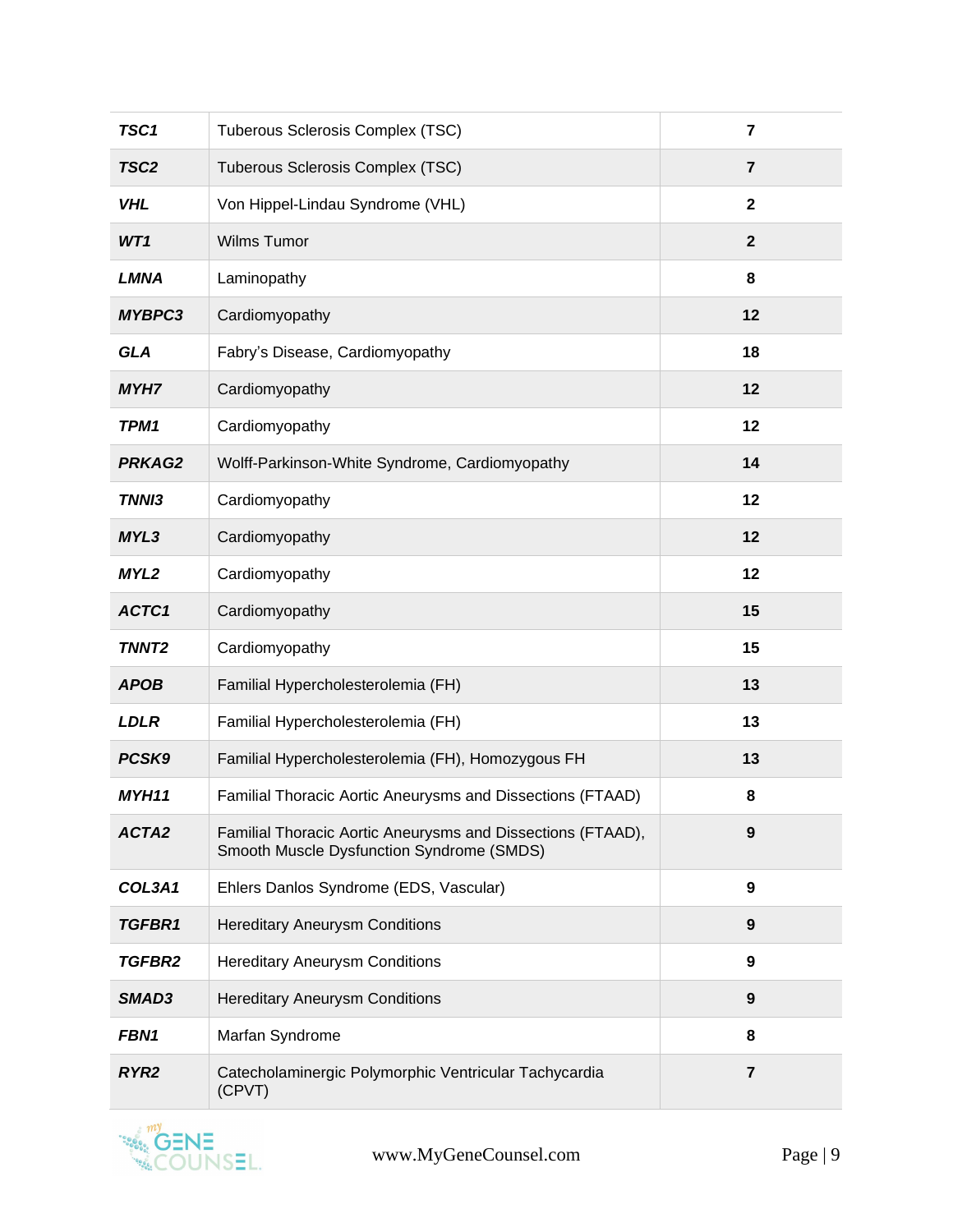| <b>KCNQ1</b>      | Long QT Syndrome (LQTS)                                | 7              |
|-------------------|--------------------------------------------------------|----------------|
| KCNH <sub>2</sub> | Long QT Syndrome (LQTS)                                | $\overline{7}$ |
| SCN5A             | Long QT Syndrome (LQTS), Brugada Syndrome              | 10             |
| <b>TMEM43</b>     | Arrhythmogenic Right Ventricular Cardiomyopathy (ARVC) | 12             |
| <b>DSP</b>        | Arrhythmogenic Right Ventricular Cardiomyopathy (ARVC) | $12 \,$        |
| PKP <sub>2</sub>  | Arrhythmogenic Right Ventricular Cardiomyopathy (ARVC) | 12             |
| <b>DSG2</b>       | Arrhythmogenic Right Ventricular Cardiomyopathy (ARVC) | 12             |
| DSC <sub>2</sub>  | Arrhythmogenic Right Ventricular Cardiomyopathy (ARVC) | 12             |
| RYR1              | Malignant Hyperthermia                                 | 10             |
| CACNA1S           | Malignant Hyperthermia                                 | 10             |
| <b>OTC</b>        | Ornithine Transcarbamylase Deficiency (OTC)            | $\bf{0}$       |
| ATP7B             | <b>Wilson Disease</b>                                  | 5              |

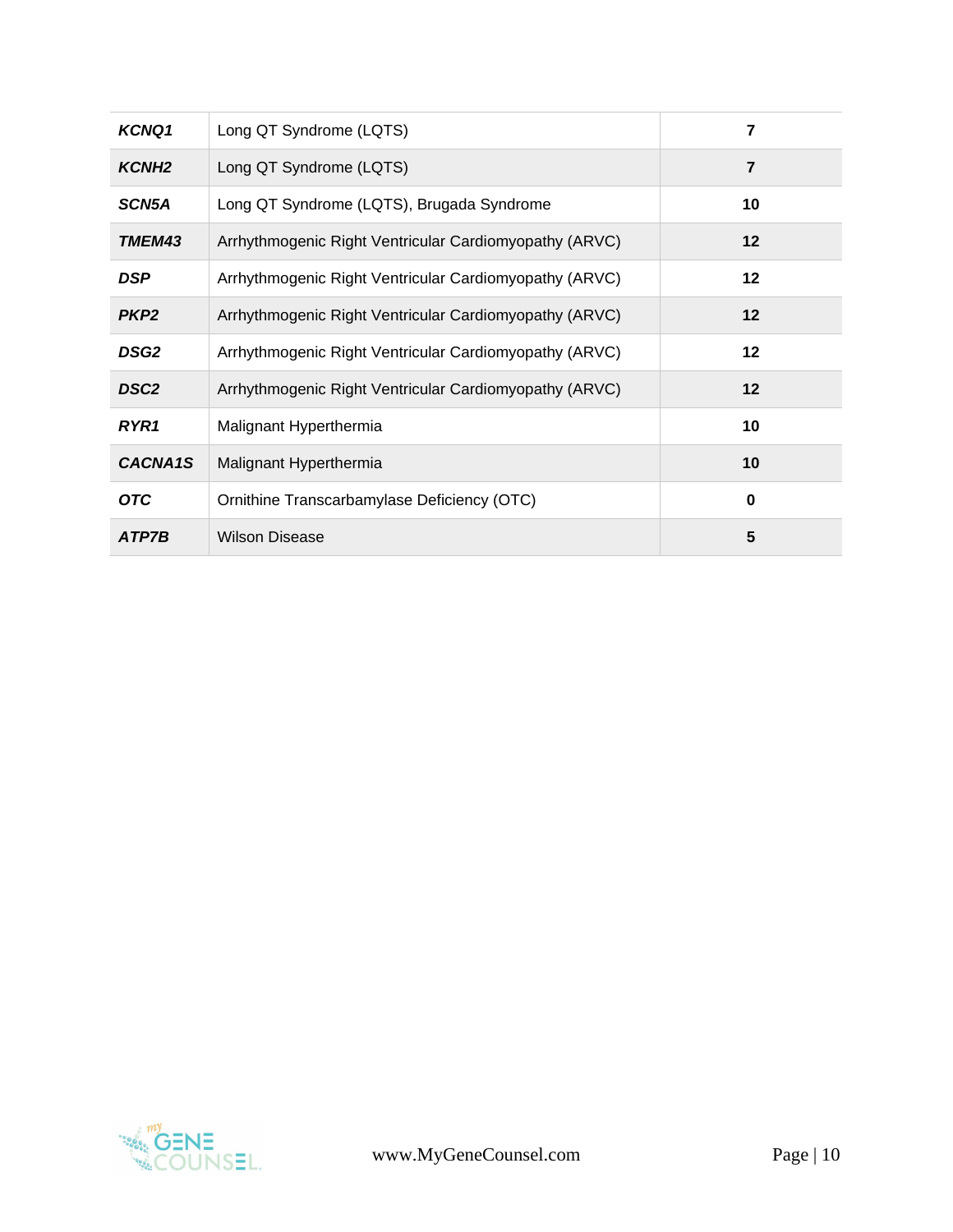1. Srivastava, S., Love-Nichols, J., Dies, K., Ledbetter, D., Martin, C., & Chung, W. et al. (2019). Metaanalysis and multidisciplinary consensus statement: exome sequencing is a first-tier clinical diagnostic test for individuals with neurodevelopmental disorders. *Genetics in Medicine*. doi: 10.1038/s41436-019- 0554-6

2. Phillips, K., Deverka, P., Hooker, G., & Douglas, M. (2018). Genetic Test Availability and Spending: Where Are We Now? Where Are We Going? *Health Affairs*, *37*(5), 710-716. doi: 10.1377/hlthaff.2017.1427

3. Regalado, A. (2019). More than 26 million people have taken an at-home ancestry test. Retrieved 14 September 2019, from [www.technologyreview.com/s/612880/more-than-26-million-people-have-taken](http://www.technologyreview.com/s/612880/more-than-26-million-people-have-taken-an-at-home-ancestry-test)[an-at-home-ancestry-test](http://www.technologyreview.com/s/612880/more-than-26-million-people-have-taken-an-at-home-ancestry-test)

4. Burjek, A. (2019). Genetic Testing Gets Toothy as a Workplace Benefit – Workforce. Retrieved 14 September 2019, from [www.workforce.com/2016/11/30/genetic-testing-gets-toothy-test-workplace-benefit](http://www.workforce.com/2016/11/30/genetic-testing-gets-toothy-test-workplace-benefit)

5. Molster, C., Bowman, F., Bilkey, G., Cho, A., Burns, B., Nowak, K., & Dawkins, H. (2018). The Evolution of Public Health Genomics: Exploring Its Past, Present, and Future. *Frontiers in Public Health*, *6*. doi: 10.3389/fpubh.2018.00247

6. National Society of Genetic Counselors: NSGC Professional Status Survey. (2019). Retrieved 14 September 2019, from [www.nsgc.org/page/whoaregeneticcounselors](http://www.nsgc.org/page/whoaregeneticcounselors)

7. Farmer, M., Bonadies, D., Mahon, S., Baker, M., Ghate, S., & Munro, C. et al. (2019). Errors in Genetic Testing. *The Cancer Journal*, *25*(4), 231-236. doi: 10.1097/ppo.0000000000000391

8. About NCCN. (2019). Retrieved 14 September 2019, from [www.nccn.org/about](http://www.nccn.org/about)

9. David, K., Best, R., Brenman, L., Bush, L., Deignan, J., & Flannery, D. et al. (2018). Patient re-contact after revision of genomic test results: points to consider—a statement of the American College of Medical Genetics and Genomics (ACMG). *Genetics in Medicine*, *21*(4), 769-771. doi: 10.1038/s41436-018-0391-z

10. National Ambulatory Medical Care Survey: 2010 Summary Tables. (2019). Retrieved 14 September 2019, from [www.kff.org/wp-content/uploads/sites/2/2014/04/2010\\_namcs\\_web\\_tables.pdf](http://www.kff.org/wp-content/uploads/sites/2/2014/04/2010_namcs_web_tables.pdf)

11. Kalia, S., Adelman, K., Bale, S., Chung, W., Eng, C., & Evans, J. et al. (2016). Recommendations for reporting of secondary findings in clinical exome and genome sequencing, 2016 update (ACMG SF v2.0): a policy statement of the American College of Medical Genetics and Genomics. *Genetics in Medicine*, *19*(2), 249-255. doi: 10.1038/gim.2016.190

12. National Comprehensive Cancer Network. (2014). *Genetic/Familial High-Risk Assessment: Colorectal (version 1.2014)*. Retrieved from [www.nccn.org/professionals/physician\\_gls/default.aspx](http://www.nccn.org/professionals/physician_gls/default.aspx)

13. National Comprehensive Cancer Network. (2014). *Genetic/Familial High-Risk Assessment: Colorectal (version 2.2014)*. Retrieved from [www.nccn.org/professionals/physician\\_gls/default.aspx](http://www.nccn.org/professionals/physician_gls/default.aspx)

14. National Comprehensive Cancer Network. (2015). *Genetic/Familial High-Risk Assessment: Colorectal (version 1.2015)*. Retrieved from [www.nccn.org/professionals/physician\\_gls/default.aspx](http://www.nccn.org/professionals/physician_gls/default.aspx)

15. National Comprehensive Cancer Network. (2015). *Genetic/Familial High-Risk Assessment: Colorectal (version 2.2015)*. Retrieved from [www.nccn.org/professionals/physician\\_gls/default.aspx](http://www.nccn.org/professionals/physician_gls/default.aspx)

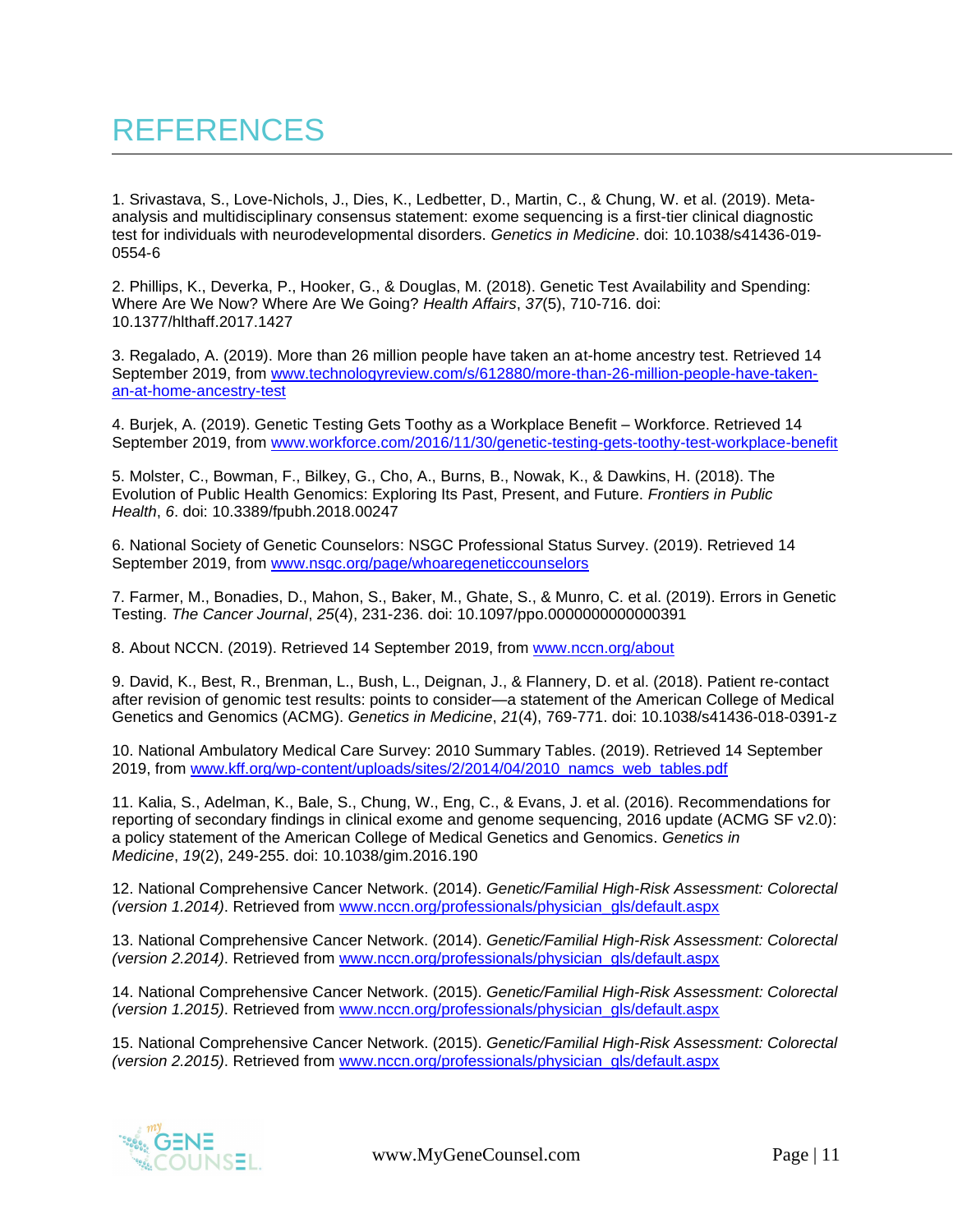16. National Comprehensive Cancer Network. (2016). *Genetic/Familial High-Risk Assessment: Colorectal (version 1.2016)*. Retrieved from [www.nccn.org/professionals/physician\\_gls/default.aspx](http://www.nccn.org/professionals/physician_gls/default.aspx)

17. National Comprehensive Cancer Network. (2016). *Genetic/Familial High-Risk Assessment: Colorectal (version 2.2016)*. Retrieved from [www.nccn.org/professionals/physician\\_gls/default.aspx](http://www.nccn.org/professionals/physician_gls/default.aspx)

18. National Comprehensive Cancer Network. (2017). *Genetic/Familial High-Risk Assessment: Colorectal (version 1.2017)*. Retrieved from [www.nccn.org/professionals/physician\\_gls/default.aspx](http://www.nccn.org/professionals/physician_gls/default.aspx)

19. National Comprehensive Cancer Network. (2017). *Genetic/Familial High-Risk Assessment: Colorectal (version 2.2017)*. Retrieved from [www.nccn.org/professionals/physician\\_gls/default.aspx](http://www.nccn.org/professionals/physician_gls/default.aspx)

20. National Comprehensive Cancer Network. (2017). *Genetic/Familial High-Risk Assessment: Colorectal (version 3.2017)*. Retrieved from [www.nccn.org/professionals/physician\\_gls/default.aspx](http://www.nccn.org/professionals/physician_gls/default.aspx)

21. National Comprehensive Cancer Network. (2018). *Genetic/Familial High-Risk Assessment: Colorectal (version 1.2018)*. Retrieved from [www.nccn.org/professionals/physician\\_gls/default.aspx](http://www.nccn.org/professionals/physician_gls/default.aspx)

22. National Comprehensive Cancer Network. (2014). *Genetic/Familial High-Risk Assessment: Breast and Ovarian (version 2.2014)*. Retrieved from [www.nccn.org/professionals/physician\\_gls/default.aspx](http://www.nccn.org/professionals/physician_gls/default.aspx)

23. National Comprehensive Cancer Network. (2015). *Genetic/Familial High-Risk Assessment: Breast and Ovarian (version 1.2015)*. Retrieved from [www.nccn.org/professionals/physician\\_gls/default.aspx](http://www.nccn.org/professionals/physician_gls/default.aspx)

24. National Comprehensive Cancer Network. (2015). *Genetic/Familial High-Risk Assessment: Breast and Ovarian (version 2.2015)*. Retrieved from [www.nccn.org/professionals/physician\\_gls/default.aspx](http://www.nccn.org/professionals/physician_gls/default.aspx)

25. National Comprehensive Cancer Network. (2016). *Genetic/Familial High-Risk Assessment: Breast and Ovarian (version 1.2016)*. Retrieved from [www.nccn.org/professionals/physician\\_gls/default.aspx](http://www.nccn.org/professionals/physician_gls/default.aspx)

26. National Comprehensive Cancer Network. (2016). *Genetic/Familial High-Risk Assessment: Breast and Ovarian (version 2.2016)*. Retrieved from [www.nccn.org/professionals/physician\\_gls/default.aspx](http://www.nccn.org/professionals/physician_gls/default.aspx)

27. National Comprehensive Cancer Network. (2016). *Genetic/Familial High-Risk Assessment: Breast and Ovarian (version 1.2017)*. Retrieved from [www.nccn.org/professionals/physician\\_gls/default.aspx](http://www.nccn.org/professionals/physician_gls/default.aspx)

28. National Comprehensive Cancer Network. (2017). *Genetic/Familial High-Risk Assessment: Breast and Ovarian (version 2.2017)*. Retrieved from [www.nccn.org/professionals/physician\\_gls/default.aspx](http://www.nccn.org/professionals/physician_gls/default.aspx)

29. National Comprehensive Cancer Network. (2017). *Genetic/Familial High-Risk Assessment: Breast and Ovarian (version 1.2018)*. Retrieved from [www.nccn.org/professionals/physician\\_gls/default.aspx](http://www.nccn.org/professionals/physician_gls/default.aspx)

30. National Comprehensive Cancer Network. (2018). *Genetic/Familial High-Risk Assessment: Breast and Ovarian (version 1.2019)*. Retrieved from [www.nccn.org/professionals/physician\\_gls/default.aspx](http://www.nccn.org/professionals/physician_gls/default.aspx)

31. National Comprehensive Cancer Network. (2018). *Genetic/Familial High-Risk Assessment: Breast and Ovarian (version 2.2019)*. Retrieved from [www.nccn.org/professionals/physician\\_gls/default.aspx](http://www.nccn.org/professionals/physician_gls/default.aspx)

32. National Comprehensive Cancer Network. (2018). *Genetic/Familial High-Risk Assessment: Breast and Ovarian (version 3.2019)*. Retrieved from [www.nccn.org/professionals/physician\\_gls/default.aspx](http://www.nccn.org/professionals/physician_gls/default.aspx)

33. National Comprehensive Cancer Network. (2014). *Prostate Cancer Early Detection (version 1.2014)*. Retrieved from [www.nccn.org/professionals/physician\\_gls/default.aspx](http://www.nccn.org/professionals/physician_gls/default.aspx)

34. National Comprehensive Cancer Network. (2015). *Prostate Cancer Early Detection (version 1.2015)*. Retrieved from [www.nccn.org/professionals/physician\\_gls/default.aspx](http://www.nccn.org/professionals/physician_gls/default.aspx)

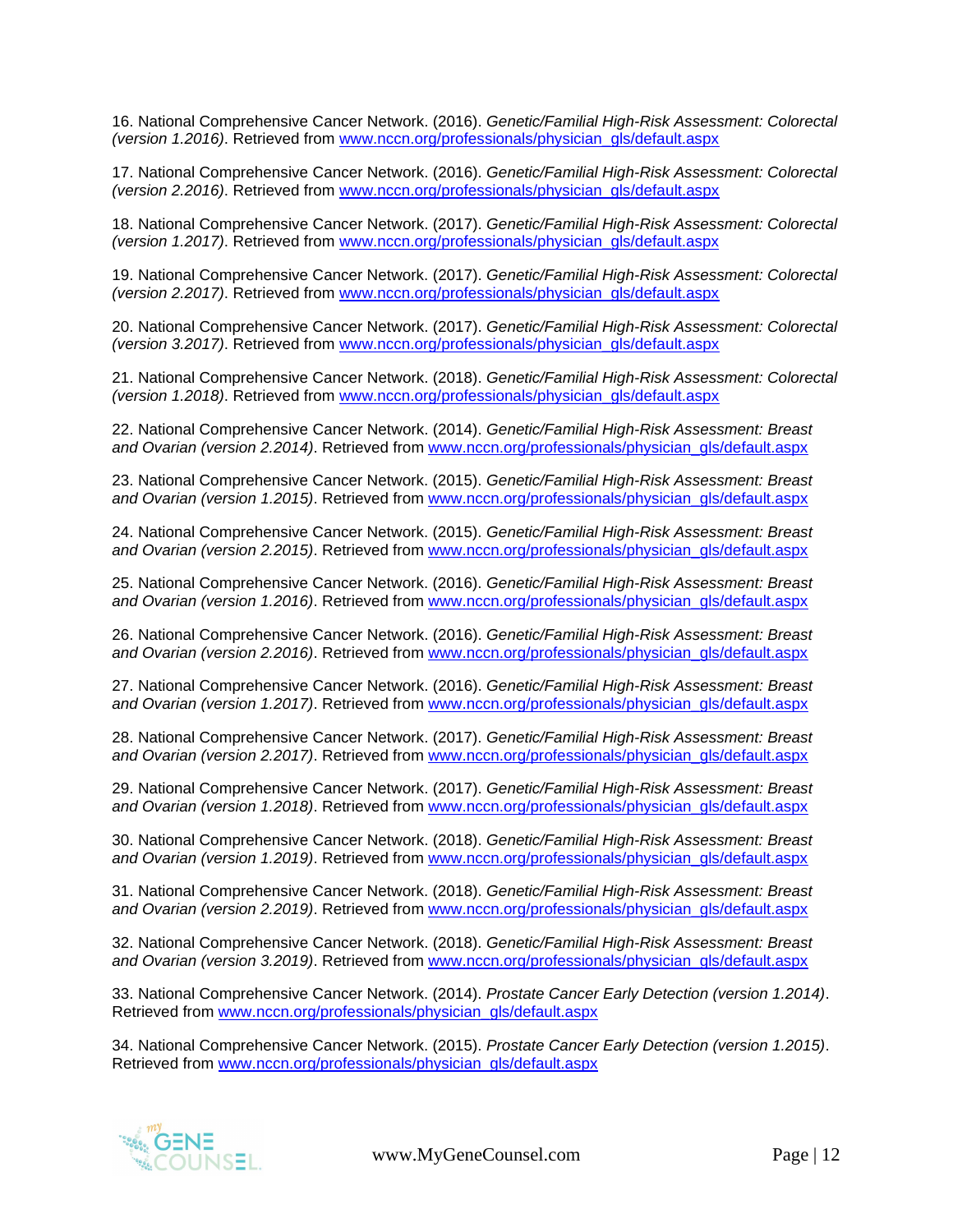35. National Comprehensive Cancer Network. (2015). *Prostate Cancer Early Detection (version 2.2015)*. Retrieved from [www.nccn.org/professionals/physician\\_gls/default.aspx](http://www.nccn.org/professionals/physician_gls/default.aspx)

36. National Comprehensive Cancer Network. (2016). *Prostate Cancer Early Detection (version 1.2016)*. Retrieved from [www.nccn.org/professionals/physician\\_gls/default.aspx](http://www.nccn.org/professionals/physician_gls/default.aspx)

37. National Comprehensive Cancer Network. (2016). *Prostate Cancer Early Detection (version 2.2016)*. Retrieved from [www.nccn.org/professionals/physician\\_gls/default.aspx](http://www.nccn.org/professionals/physician_gls/default.aspx)

38. National Comprehensive Cancer Network. (2017). *Prostate Cancer Early Detection (version 1.2017)*. Retrieved from [www.nccn.org/professionals/physician\\_gls/default.aspx](http://www.nccn.org/professionals/physician_gls/default.aspx)

39. National Comprehensive Cancer Network. (2017). *Prostate Cancer Early Detection (version 2.2017)*. Retrieved from [www.nccn.org/professionals/physician\\_gls/default.aspx](http://www.nccn.org/professionals/physician_gls/default.aspx)

40. National Comprehensive Cancer Network. (2018). *Prostate Cancer Early Detection (version 1.2018)*. Retrieved from [www.nccn.org/professionals/physician\\_gls/default.aspx](http://www.nccn.org/professionals/physician_gls/default.aspx)

41. National Comprehensive Cancer Network. (2019). *Prostate Cancer Early Detection (version 1.2019)*. Retrieved from [www.nccn.org/professionals/physician\\_gls/default.aspx](http://www.nccn.org/professionals/physician_gls/default.aspx)

42. National Comprehensive Cancer Network. (2013). *Neuroendocrine tumors (version 1.2014)*. Retrieved from [www.nccn.org/professionals/physician\\_gls/default.aspx](http://www.nccn.org/professionals/physician_gls/default.aspx)

43. National Comprehensive Cancer Network. (2013). *Neuroendocrine tumors (version 2.2014)*. Retrieved from [www.nccn.org/professionals/physician\\_gls/default.aspx](http://www.nccn.org/professionals/physician_gls/default.aspx)

44. National Comprehensive Cancer Network. (2014). *Neuroendocrine tumors (version 1.2015)*. Retrieved from [www.nccn.org/professionals/physician\\_gls/default.aspx](http://www.nccn.org/professionals/physician_gls/default.aspx)

45. National Comprehensive Cancer Network. (2016). *Neuroendocrine tumors (version 1.2016)*. Retrieved from [www.nccn.org/professionals/physician\\_gls/default.aspx](http://www.nccn.org/professionals/physician_gls/default.aspx)

46. National Comprehensive Cancer Network. (2016). *Neuroendocrine tumors (version 2.2016)*. Retrieved from [www.nccn.org/professionals/physician\\_gls/default.aspx](http://www.nccn.org/professionals/physician_gls/default.aspx)

47. National Comprehensive Cancer Network. (2017). *Neuroendocrine tumors (version 1.2017)*. Retrieved from [www.nccn.org/professionals/physician\\_gls/default.aspx](http://www.nccn.org/professionals/physician_gls/default.aspx)

48. National Comprehensive Cancer Network. (2017). *Neuroendocrine tumors (version 2.2017)*. Retrieved from [www.nccn.org/professionals/physician\\_gls/default.aspx](http://www.nccn.org/professionals/physician_gls/default.aspx)

49. National Comprehensive Cancer Network. (2017). *Neuroendocrine tumors (version 3.2017)*. Retrieved from [www.nccn.org/professionals/physician\\_gls/default.aspx](http://www.nccn.org/professionals/physician_gls/default.aspx)

50. National Comprehensive Cancer Network. (2018). *Neuroendocrine tumors (version 1.2018)*. Retrieved from [www.nccn.org/professionals/physician\\_gls/default.aspx](http://www.nccn.org/professionals/physician_gls/default.aspx)

51. National Comprehensive Cancer Network. (2018). *Neuroendocrine tumors (version 2.2018)*. Retrieved from [www.nccn.org/professionals/physician\\_gls/default.aspx](http://www.nccn.org/professionals/physician_gls/default.aspx)

52. National Comprehensive Cancer Network. (2018). *Neuroendocrine tumors (version 3.2018)*. Retrieved from [www.nccn.org/professionals/physician\\_gls/default.aspx](http://www.nccn.org/professionals/physician_gls/default.aspx)

53. National Comprehensive Cancer Network. (2019). *Neuroendocrine tumors (version 4.2018)*. Retrieved from [www.nccn.org/professionals/physician\\_gls/default.aspx](http://www.nccn.org/professionals/physician_gls/default.aspx)

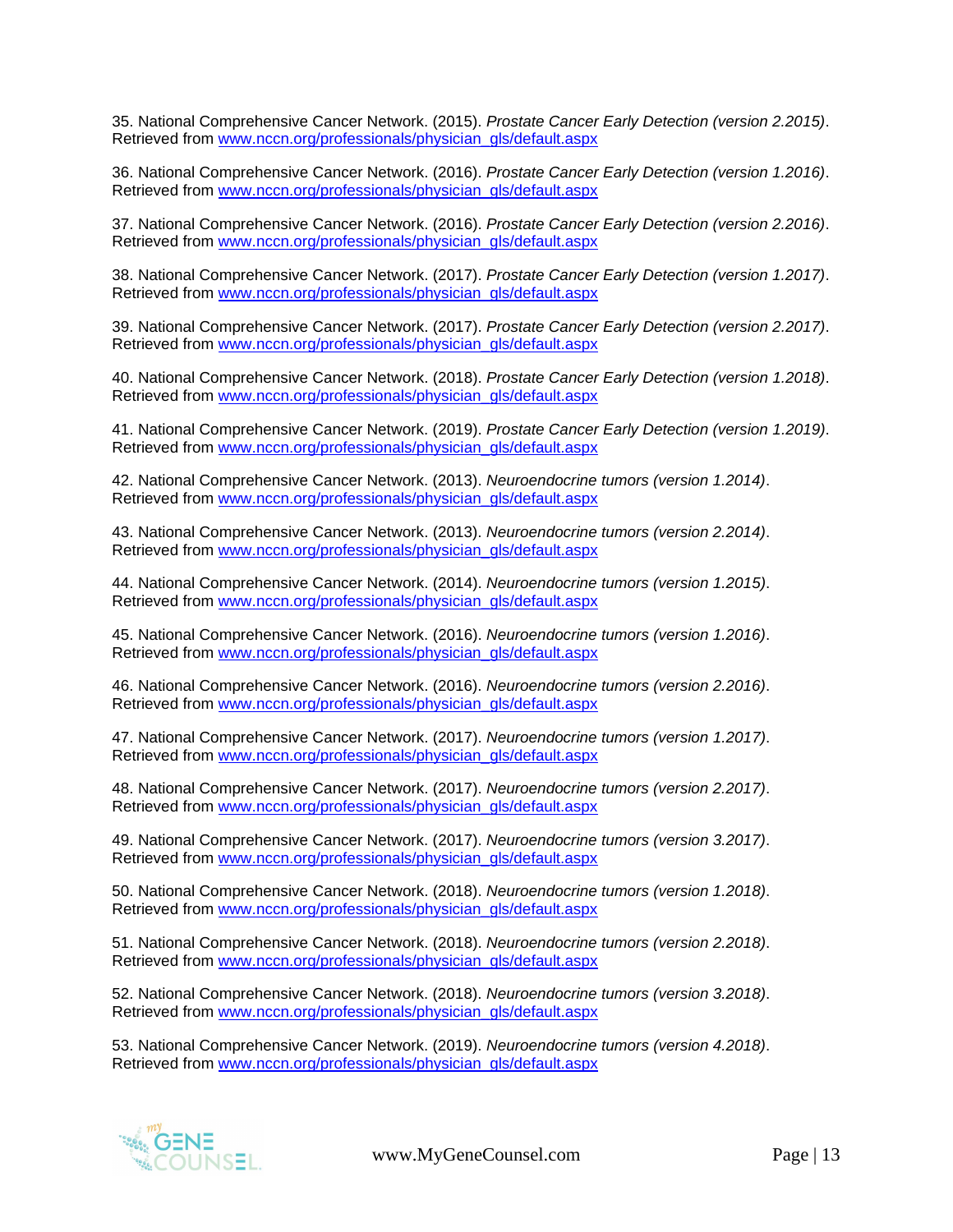54. National Comprehensive Cancer Network. (2019). *Neuroendocrine tumors (version 1.2019)*. Retrieved from [www.nccn.org/professionals/physician\\_gls/default.aspx](http://www.nccn.org/professionals/physician_gls/default.aspx)

55. Evans, D., Baser, M., O'Reilly, B., Rowe, J., Gleeson, M., & Saeed, S. et al. (2005). Management of the patient and family with neurofibromatosis 2: a consensus conference statement. *British Journal of Neurosurgery*, *19*(1), 5-12. doi: 10.1080/02688690500081206

56. Evans, D. (2019). Neurofibromatosis 2. Retrieved 15 September 2019, from [www.ncbi.nlm.nih.gov/books/NBK1201](http://www.ncbi.nlm.nih.gov/books/NBK1201)

57. Lefebvre, M., & Foulkes, W. (2013). Pheochromocytoma and paraganglioma syndromes: genetics and management update. *Current Oncology*, *21*(1), 8. doi: 10.3747/co.21.1579

58. Muth, A., Crona, J., Gimm, O., Elmgren, A., Filipsson, K., & Stenmark Askmalm, M. et al. (2018). Genetic testing and surveillance guidelines in hereditary pheochromocytoma and paraganglioma. *Journal of Internal Medicine*. doi: 10.1111/joim.12869

59. Else, T., Greenberg, S., & Fishbein, L. (2019). Hereditary Paraganglioma-Pheochromocytoma Syndromes. Retrieved 20 September 2019, from [www.ncbi.nlm.nih.gov/books/NBK1548](http://www.ncbi.nlm.nih.gov/books/NBK1548)

60. Rothschild, P., Lévy, D., Savignoni, A., Lumbroso-Le Rouic, L., Aerts, I., & Gauthier-Villars, M. et al. (2011). Familial retinoblastoma: fundus screening schedule impact and guideline proposal. A retrospective study. *Eye*, *25*(12), 1555-1561. doi: 10.1038/eye.2011.198

61. Kamihara, J., Bourdeaut, F., Foulkes, W., Molenaar, J., Mossé, Y., & Nakagawara, A. et al. (2017). Retinoblastoma and Neuroblastoma Predisposition and Surveillance. *Clinical Cancer Research*, *23*(13), e98-e106. doi: 10.1158/1078-0432.ccr-17-0652

62. Skalet, A., Gombos, D., Gallie, B., Kim, J., Shields, C., & Marr, B. et al. (2018). Screening Children at Risk for Retinoblastoma. *Ophthalmology*, *125*(3), 453-458. doi: 10.1016/j.ophtha.2017.09.001

63. Krueger, D., Northrup, H., Northrup, H., Krueger, D., Roberds, S., & Smith, K. et al. (2013). Tuberous Sclerosis Complex Surveillance and Management: Recommendations of the 2012 International Tuberous Sclerosis Complex Consensus Conference. *Pediatric Neurology*, *49*(4), 255-265. doi: 10.1016/j.pediatrneurol.2013.08.002

64. Hinton, R., Prakash, A., Romp, R., Krueger, D., & Knilans, T. (2014). Cardiovascular Manifestations of Tuberous Sclerosis Complex and Summary of the Revised Diagnostic Criteria and Surveillance and Management Recommendations from the International Tuberous Sclerosis Consensus Group. *Journal of The American Heart Association*, *3*(6). doi: 10.1161/jaha.114.001493

65. de Vries, P., Whittemore, V., Leclezio, L., Byars, A., Dunn, D., & Ess, K. et al. (2015). Tuberous Sclerosis Associated Neuropsychiatric Disorders (TAND) and the TAND Checklist. *Pediatric Neurology*, *52*(1), 25-35. doi: 10.1016/j.pediatrneurol.2014.10.004

66. VHL Alliance. *The VHL Handbook*. 4 ed. Available for purchase [online.](http://vhl.org/vhla-store/) 2012. Accessed 7-9-19.

67. VHLA Suggested Active Surveillance Guidelines. (2017). Retrieved 15 September 2019, from <https://vhl.org/wp-content/uploads/2017/07/Active-Surveillance-Guidelines.pdf>

68. Varshney, N., Kebede, A., Owusu-Dapaah, H., Lather, J., Kaushik, M., & Bhullar, J. (2017). A Review of Von Hippel-Lindau Syndrome. *Journal of Kidney Cancer and VHL*, *4*(3), 20. doi: 10.15586/jkcvhl.2017.88

69. Dome, J., & Huff, V. (2019). Wilms Tumor Predisposition. Retrieved 15 September 2019, from [www.ncbi.nlm.nih.gov/books/NBK1294](http://www.ncbi.nlm.nih.gov/books/NBK1294)



[www.MyGeneCounsel.com](http://www.mygenecounsel.com/) Page | 14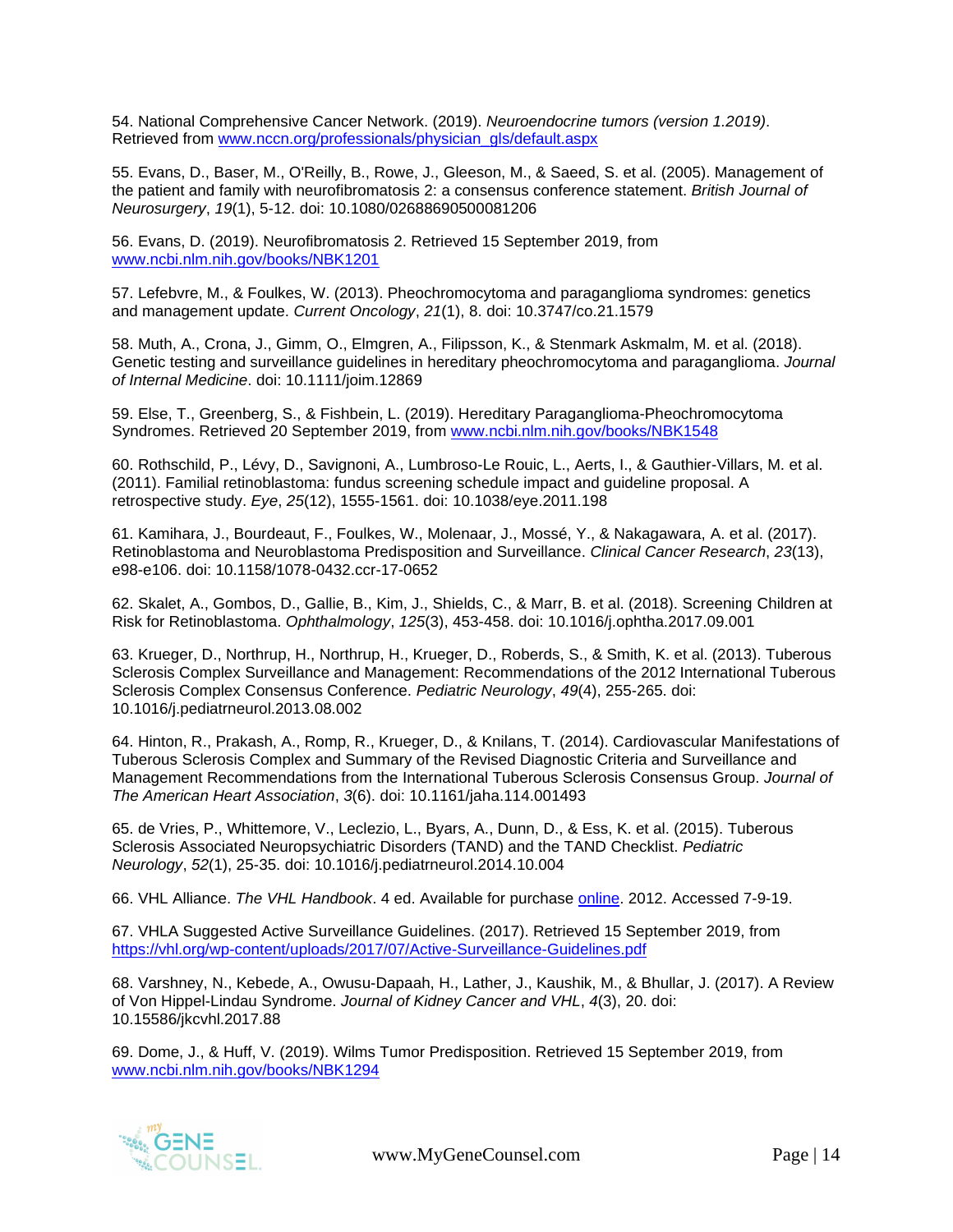70. Hershberger, R., Lindenfeld, J., Mestroni, L., Seidman, C., Taylor, M., & Towbin, J. (2009). Genetic Evaluation of Cardiomyopathy—A Heart Failure Society of America Practice Guideline. *Journal of Cardiac Failure*, *15*(2), 83-97. doi: 10.1016/j.cardfail.2009.01.006

71. 2014 ESC Guidelines on diagnosis and management of hypertrophic cardiomyopathy. (2014). *European Heart Journal*, *35*(39), 2733-2779. doi: 10.1093/eurheartj/ehu284

72. Van Tintelen, J., Pieper, P., Van Spaendonck-Zwarts, K., & Van Den Berg, M. (2014). Pregnancy, cardiomyopathies, and genetics. *Cardiovascular Research*, *101*(4), 571-578. doi: 10.1093/cvr/cvu014

73. Maron, B., Udelson, J., Bonow, R., Nishimura, R., Ackerman, M., & Estes, N. et al. (2015). Eligibility and Disqualification Recommendations for Competitive Athletes with Cardiovascular Abnormalities: Task Force 3: Hypertrophic Cardiomyopathy, Arrhythmogenic Right Ventricular Cardiomyopathy and Other Cardiomyopathies, and Myocarditis. *Circulation*, *132*(22). doi: 10.1161/cir.0000000000000239

74. Bozkurt, B., Colvin, M., Cook, J., Cooper, L., Deswal, A., & Fonarow, G. et al. (2016). Current Diagnostic and Treatment Strategies for Specific Dilated Cardiomyopathies: A Scientific Statement from the American Heart Association. *Circulation*, *134*(23). doi: 10.1161/cir.0000000000000455

75. Hershberger, R., Givertz, M., Ho, C., Judge, D., Kantor, P., & McBride, K. et al. (2018). Genetic Evaluation of Cardiomyopathy—A Heart Failure Society of America Practice Guideline. *Journal of Cardiac Failure*, *24*(5), 281-302. doi: 10.1016/j.cardfail.2018.03.004

76. Al-Khatib, S., Stevenson, W., Ackerman, M., Bryant, W., Callans, D., & Curtis, A. et al. (2018). 2017 AHA/ACC/HRS Guideline for Management of Patients with Ventricular Arrhythmias and the Prevention of Sudden Cardiac Death: Executive Summary. *Circulation*, *138*(13). doi: 10.1161/cir.0000000000000548

77. Eng, C., Germain, D., Banikazemi, M., Warnock, D., Wanner, C., & Hopkin, R. et al. (2006). Fabry disease: Guidelines for the evaluation and management of multi-organ system involvement. *Genetics in Medicine*, *8*(9), 539-548. doi: 10.1097/01.gim.0000237866.70357.c6

78. Hopkin, R., Jefferies, J., Laney, D., Lawson, V., Mauer, M., Taylor, M., & Wilcox, W. (2016). The management and treatment of children with Fabry disease: A United States-based perspective. *Molecular Genetics and Metabolism*, *117*(2), 104-113. doi: 10.1016/j.ymgme.2015.10.007

79. Ortiz, A., Germain, D., Desnick, R., Politei, J., Mauer, M., & Burlina, A. et al. (2018). Fabry disease revisited: Management and treatment recommendations for adult patients. *Molecular Genetics and Metabolism*, *123*(4), 416-427. doi: 10.1016/j.ymgme.2018.02.014

80. Cohen, M., Triedman, J., Cannon, B., Davis, A., Drago, F., & Janousek, J. et al. (2012). PACES/HRS Expert Consensus Statement on the Management of the Asymptomatic Young Patient with a Wolff-Parkinson-White (WPW, Ventricular Preexcitation) Electrocardiographic Pattern. *Heart Rhythm*, *9*(6), 1006-1024. doi: 10.1016/j.hrthm.2012.03.050

81. Porto, A., Brun, F., Severini, G., Losurdo, P., Fabris, E., & Taylor, M. et al. (2016). Clinical Spectrum of PRKAG2 Syndrome. *Circulation: Arrhythmia and Electrophysiology*, *9*(1). doi: 10.1161/circep.115.003121

82. Page, R., Joglar, J., Caldwell, M., Calkins, H., Conti, J., & Deal, B. et al. (2016). 2015 ACC/AHA/HRS Guideline for the Management of Adult Patients with Supraventricular Tachycardia: Executive Summary. *Circulation*, *133*(14). doi: 10.1161/cir.0000000000000310

83. Shemisa, K., Li, J., Tam, M., & Barcena, J. (2013). Left ventricular noncompaction cardiomyopathy. *Cardiovascular Diagnosis and Therapy*, *3*, 170-175. doi: 10.3978/j.issn.2223- 3652.2013.05.04

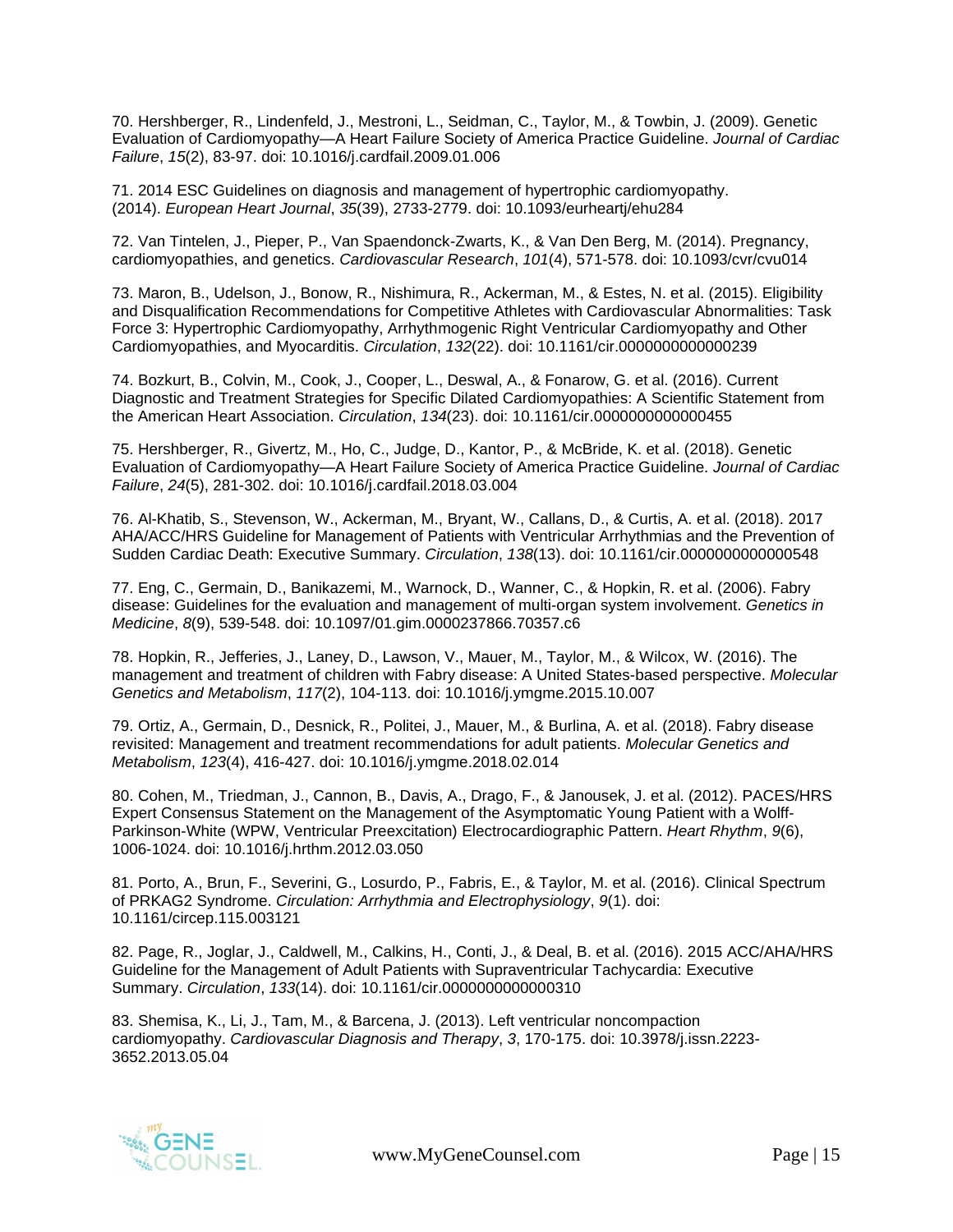84. Stone, N., Robinson, J., Lichtenstein, A., Bairey Merz, C., Blum, C., & Eckel, R. et al. (2013). 2013 ACC/AHA Guideline on the Treatment of Blood Cholesterol to Reduce Atherosclerotic Cardiovascular Risk in Adults. *Circulation*, *129*(25 suppl 2), S1-S45. doi: 10.1161/01.cir.0000437738.63853.7a

85. Watts, G., Gidding, S., Wierzbicki, A., Toth, P., Alonso, R., & Brown, W. et al. (2014). Integrated guidance on the care of familial hypercholesterolemia from the International FH Foundation. *International Journal of Cardiology*, *171*(3), 309-325. doi: 10.1016/j.ijcard.2013.11.025

86. Santos, R., Gidding, S., Hegele, R., Cuchel, M., Barter, P., & Watts, G. et al. (2016). Defining severe familial hypercholesterolemia and the implications for clinical management: a consensus statement from the International Atherosclerosis Society Severe Familial Hypercholesterolemia Panel. *The Lancet Diabetes & Endocrinology*, *4*(10), 850-861. doi: 10.1016/s2213-8587(16)30041-9

87. Grundy, S., Stone, N., Bailey, A., Beam, C., Birtcher, K., & Blumenthal, R. et al. (2019). 2018 AHA/ACC/AACVPR/AAPA/ABC/ACPM/ADA/AGS/APhA/ASPC/NLA/PCNA Guideline on the Management of Blood Cholesterol: Executive Summary. *Journal of The American College of Cardiology*, *73*(24), 3168- 3209. doi: 10.1016/j.jacc.2018.11.002

88. Hiratzka, L., Bakris, G., Beckman, J., Bersin, R., Carr, V., & Casey, D. et al. (2010). 2010 ACCF/AHA/AATS/ACR/ASA/SCA/SCAI/SIR/STS/SVM Guidelines for the Diagnosis and Management of Patients with Thoracic Aortic Disease: Executive Summary. *Circulation*, *121*(13), 1544-1579. doi: 10.1161/cir.0b013e3181d47d48

89. Brownstein, A., Kostiuk, V., Ziganshin, B., Zafar, M., Kuivaniemi, H., & Body, S. et al. (2018). Genes Associated with Thoracic Aortic Aneurysm and Dissection: 2018 Update and Clinical Implications. *AORTA*, *06*(01), 013-020. doi: 10.1055/s-0038-1639612

90. Boodhwani, M., Andelfinger, G., Leipsic, J., Lindsay, T., McMurtry, M., Therrien, J., & Siu, S. (2014). Canadian Cardiovascular Society Position Statement on the Management of Thoracic Aortic Disease. *Canadian Journal of Cardiology*, *30*(6), 577-589. doi: 10.1016/j.cjca.2014.02.018

91. Braverman, A., Harris, K., Kovacs, R., & Maron, B. (2015). Eligibility and Disqualification Recommendations for Competitive Athletes with Cardiovascular Abnormalities: Task Force 7: Aortic Diseases, Including Marfan Syndrome. *Circulation*, *132*(22). doi: 10.1161/cir.0000000000000243

92. Singh, M., & Lacro, R. (2016). Recent Clinical Drug Trials Evidence in Marfan Syndrome and Clinical Implications. Canadian Journal of Cardiology, 32(1), 66-77. doi: 10.1016/j.cjca.2015.11.003

93. Crawford, J., Hsieh, C., Schenning, R., Slater, M., Landry, G., Moneta, G., & Mitchell, E. (2016). Genetics, Pregnancy, and Aortic Degeneration. Annals of Vascular Surgery, 30, 158.e5-158.e9. doi: 10.1016/j.avsg.2015.06.100

94. Regalado, E., Guo, D., Estrera, A., Buja, L., & Milewicz, D. (2014). Acute aortic dissections with pregnancy in women with ACTA2 mutations. *American Journal of Medical Genetics Part A*, *164*(1), 106- 112. doi: 10.1002/ajmg.a.36208

95. Regalado, E., Guo, D., Prakash, S., Bensend, T., Flynn, K., & Estrera, A. et al. (2015). Aortic Disease Presentation and Outcome Associated with ACTA2 Mutations. *Circulation: Cardiovascular Genetics*, *8*(3), 457-464. doi: 10.1161/circgenetics.114.000943

96. Regalado, E., Mellor-Crummey, L., De Backer, J., Braverman, A., Ades, L., & Benedict, S. et al. (2018). Clinical history and management recommendations of the smooth muscle dysfunction syndrome due to ACTA2 arginine 179 alterations. *Genetics in Medicine*, *20*(10), 1206-1215. doi: 10.1038/gim.2017.245

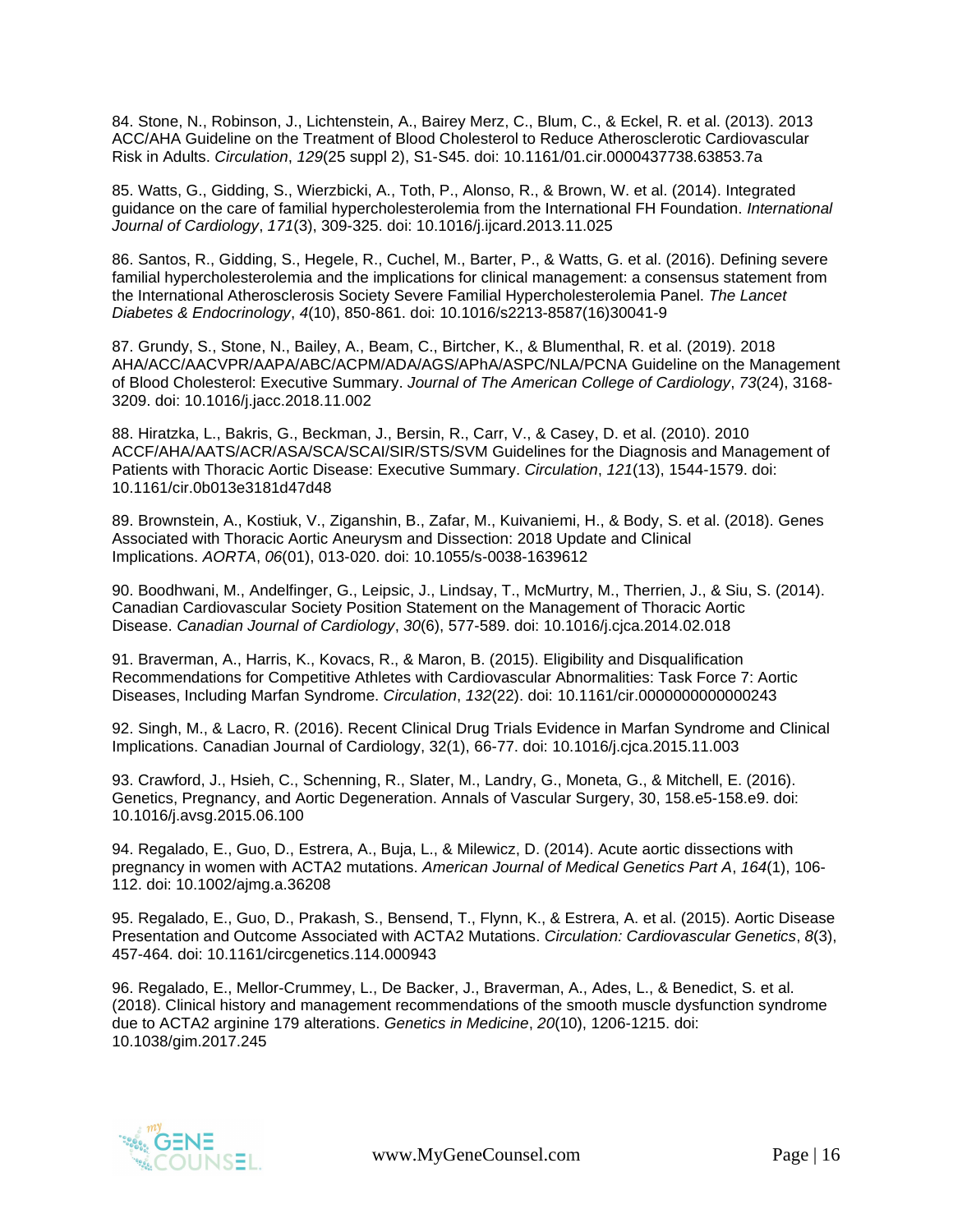97. Brooke, B., Arnaoutakis, G., McDonnell, N., & Black, J. (2010). Contemporary management of vascular complications associated with Ehlers-Danlos syndrome. *Journal of Vascular Surgery*, *51*(1), 131- 139. doi: 10.1016/j.jvs.2009.08.019

98. Byers, P., Belmont, J., Black, J., De Backer, J., Frank, M., & Jeunemaitre, X. et al. (2017). Diagnosis, natural history, and management in vascular Ehlers-Danlos syndrome. *American Journal of Medical Genetics Part C: Seminars in Medical Genetics*, *175*(1), 40-47. doi: 10.1002/ajmg.c.31553

99. Murray, M., Pepin, M., Peterson, S., & Byers, P. (2014). Pregnancy-related deaths and complications in women with vascular Ehlers–Danlos syndrome. *Genetics in Medicine*, *16*(12), 874-880. doi: 10.1038/gim.2014.53

100. MacCarrick, G., Black, J., Bowdin, S., El-Hamamsy, I., Frischmeyer-Guerrerio, P., & Guerrerio, A. et al. (2014). Loeys–Dietz syndrome: a primer for diagnosis and management. *Genetics in Medicine*, *16*(8), 576-587. doi: 10.1038/gim.2014.11

101. Frise, C., Pitcher, A., & Mackillop, L. (2017). Loeys–Dietz syndrome and pregnancy: The first ten years. *International Journal of Cardiology*, *226*, 21-25. doi: 10.1016/j.ijcard.2016.10.024

102. 2014 ESC Guidelines on the diagnosis and treatment of aortic diseases. (2014). *European Heart Journal*, *35*(41), 2873-2926. doi: 10.1093/eurheartj/ehu281

103. Roman, M., Devereux, R., Preiss, L., Asch, F., Eagle, K., & Holmes, K. et al. (2017). Associations of Age and Sex with Marfan Phenotype. *Circulation: Cardiovascular Genetics*, *10*(3). doi: 10.1161/circgenetics.116.001647

104. Priori, S., Wilde, A., Horie, M., Cho, Y., Behr, E., & Berul, C. et al. (2014). HRS/EHRA/APHRS Expert Consensus Statement on the Diagnosis and Management of Patients with Inherited Primary Arrhythmia Syndromes. *Journal of Arrhythmia*, *30*(1), 1-28. doi: 10.1016/j.joa.2013.07.002

105. Epstein, A. DiMarco, J., Ellenbogen, K., Estes, N., Freedman, R., & Gettes, L. et al. (2013) 2012 ACCF/AHA/HRS Focused Update Incorporated Into the ACCF/AHA/HRS 2008 Guidelines for Device-Based Therapy of Cardiac Rhythm Abnormalities. Circulation, 127(3). doi: 10.1161.cir.0b013e318276ce9b

106. 2015 ESC Guidelines for the management of patients with ventricular arrhythmias and the prevention of sudden cardiac death. (2015). *Europace*, euv319. doi: 10.1093/europace/euv319

107. Waddell-Smith, K., & Skinner, J. (2016). Update on the Diagnosis and Management of Familial Long QT Syndrome. *Heart, Lung and Circulation*, *25*(8), 769-776. doi: 10.1016/j.hlc.2016.01.020

108. Brugada, J., & Fernandez-Armenta, J. (2012). Arrhythmogenic right ventricular dysplasia. Retrieved 27 September 2019, from [www.escardio.org/Journals/E-Journal-of-Cardiology-Practice/Volume-](http://www.escardio.org/Journals/E-Journal-of-Cardiology-Practice/Volume-10/Arrhythmogenic-right-ventricular-dyplasia)[10/Arrhythmogenic-right-ventricular-dyplasia](http://www.escardio.org/Journals/E-Journal-of-Cardiology-Practice/Volume-10/Arrhythmogenic-right-ventricular-dyplasia)

109. Corrado, D., Wichter, T., Link, M., Hauer, R., Marchlinski, F., & Anastasakis, A. et al. (2015). Treatment of arrhythmogenic right ventricular cardiomyopathy/dysplasia: an international task force consensus statement. *European Heart Journal*, ehv162. doi: 10.1093/eurheartj/ehv162

110. Glahn, K., Ellis, F., Halsall, P., Müller, C., Snoeck, M., Urwyler, A., & Wappler, F. (2010). Recognizing and managing a malignant hyperthermia crisis: guidelines from the European Malignant Hyperthermia Group. *British Journal of Anaesthesia*, *105*(4), 417-420. doi: 10.1093/bja/aeq243

111. Rosenberg, H., Pollock, N., Schiemann, A., Bulger, T., & Stowell, K. (2015). Malignant hyperthermia: a review. *Orphanet Journal of Rare Diseases*, *10*(1). doi: 10.1186/s13023-015-0310-1